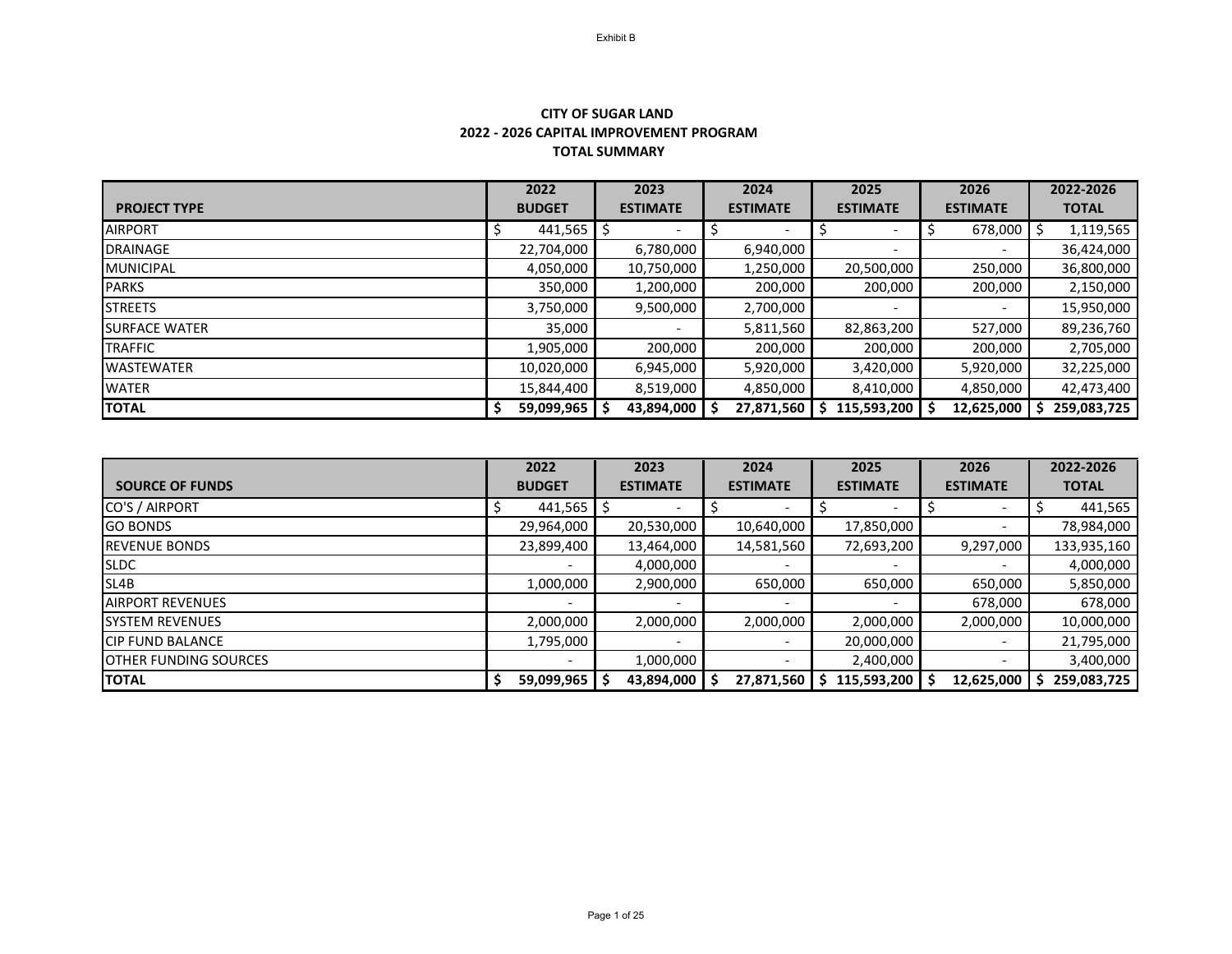## **TOTAL SUMMARY CITY OF SUGAR LAND 2022 - 2026 CAPITAL IMPROVEMENT PROGRAM**

|                                                      | 2022          |         | 2023 |                                    | 2024 |  | 2025            |                          | 2026            |  | 2022-2026    |
|------------------------------------------------------|---------------|---------|------|------------------------------------|------|--|-----------------|--------------------------|-----------------|--|--------------|
| <b>PROJECT TYPE</b>                                  | <b>BUDGET</b> |         |      | <b>ESTIMATE</b><br><b>ESTIMATE</b> |      |  | <b>ESTIMATE</b> |                          | <b>ESTIMATE</b> |  | <b>TOTAL</b> |
| <b>AIRPORT</b>                                       |               | 441,565 |      |                                    |      |  |                 |                          |                 |  | 441,565      |
| <b>TOTAL - CERTIFICATES OF OBLIGATIONS / AIRPORT</b> |               | 441,565 |      |                                    |      |  |                 | $\overline{\phantom{0}}$ |                 |  | 441,565      |

|                         | 2022          | 2023            | 2024            | 2025            | 2026            | 2022-2026    |
|-------------------------|---------------|-----------------|-----------------|-----------------|-----------------|--------------|
| <b>PROJECT TYPE</b>     | <b>BUDGET</b> | <b>ESTIMATE</b> | <b>ESTIMATE</b> | <b>ESTIMATE</b> | <b>ESTIMATE</b> | <b>TOTAL</b> |
| <b>MUNICIPAL</b>        | 3,800,000     | 10,250,000      | 1,000,000       | 17,850,000      |                 | 32,900,000   |
| <b>DRAINAGE</b>         | 22,704,000    | 6,780,000       | 6,940,000       |                 |                 | 36,424,000   |
| <b>STREETS</b>          | 3,460,000     | 3,500,000       | 2,700,000       |                 |                 | 9,660,000    |
| <b>TOTAL - GO BONDS</b> | 29,964,000    | 20,530,000      | 10,640,000      | 17,850,000      | $\sim$          | 78,984,000   |

|                              | 2022          | 2023            |                 | 2025            | 2026                    | 2022-2026    |
|------------------------------|---------------|-----------------|-----------------|-----------------|-------------------------|--------------|
| <b>PROJECT TYPE</b>          | <b>BUDGET</b> | <b>ESTIMATE</b> | <b>ESTIMATE</b> | <b>ESTIMATE</b> | <b>ESTIMATE</b>         | <b>TOTAL</b> |
| <b>SURFACE WATER</b>         | 35,000        |                 | 5,811,560       | $62,863,200$ \$ | $527,000$ $\frac{1}{3}$ | 69,236,760   |
| WASTEWATER                   | 9,020,000     | 5,945,000       | 4,920,000       | 2,420,000       | 4,920,000               | 27,225,000   |
| <b>WATER</b>                 | 14,844,400    | 7,519,000       | 3,850,000       | 7,410,000       | 3,850,000               | 37,473,400   |
| <b>TOTAL - REVENUE BONDS</b> | 23,899,400    | 13,464,000      | 14,581,560      | 72,693,200      | 9,297,000               | 133,935,160  |

|                                                   | 2022          | 2023                               | 2024 | 2025            | 2026            | 2022-2026    |  |
|---------------------------------------------------|---------------|------------------------------------|------|-----------------|-----------------|--------------|--|
| <b>PROJECT TYPE</b>                               | <b>BUDGET</b> | <b>ESTIMATE</b><br><b>ESTIMATE</b> |      | <b>ESTIMATE</b> | <b>ESTIMATE</b> | <b>TOTAL</b> |  |
| <b>STREETS</b>                                    |               | 4,000,000                          |      |                 |                 | 4,000,000    |  |
| <b>TOTAL - SUGAR LAND DEVELOPMENT CORPORATION</b> |               | 4,000,000                          |      |                 |                 | 4,000,000    |  |

|                                          | 2022          | 2023            | 2024            | 2025            | 2026            | 2022-2026    |
|------------------------------------------|---------------|-----------------|-----------------|-----------------|-----------------|--------------|
| <b>PROJECT TYPE</b>                      | <b>BUDGET</b> | <b>ESTIMATE</b> | <b>ESTIMATE</b> | <b>ESTIMATE</b> | <b>ESTIMATE</b> | <b>TOTAL</b> |
| <b>MUNICIPAL</b>                         | 250,000       | 500,000         | 250,000         | $250,000$ \$    | 250,000         | 1,500,000    |
| <b>PARKS</b>                             | 350,000       | 200,000         | 200,000         | 200,000         | 200,000         | 1,150,000    |
| <b>STREETS</b>                           | 200,000       | 2,000,000       |                 |                 |                 | 2,200,000    |
| <b>TRAFFIC</b>                           | 200,000       | 200,000         | 200,000         | 200,000         | 200,000         | 1,000,000    |
| <b>TOTAL - SUGAR LAND 4B CORPORATION</b> | 1,000,000     | 2,900,000       | $650,000$   \$  | $650,000$   \$  | 650,000         | 5,850,000    |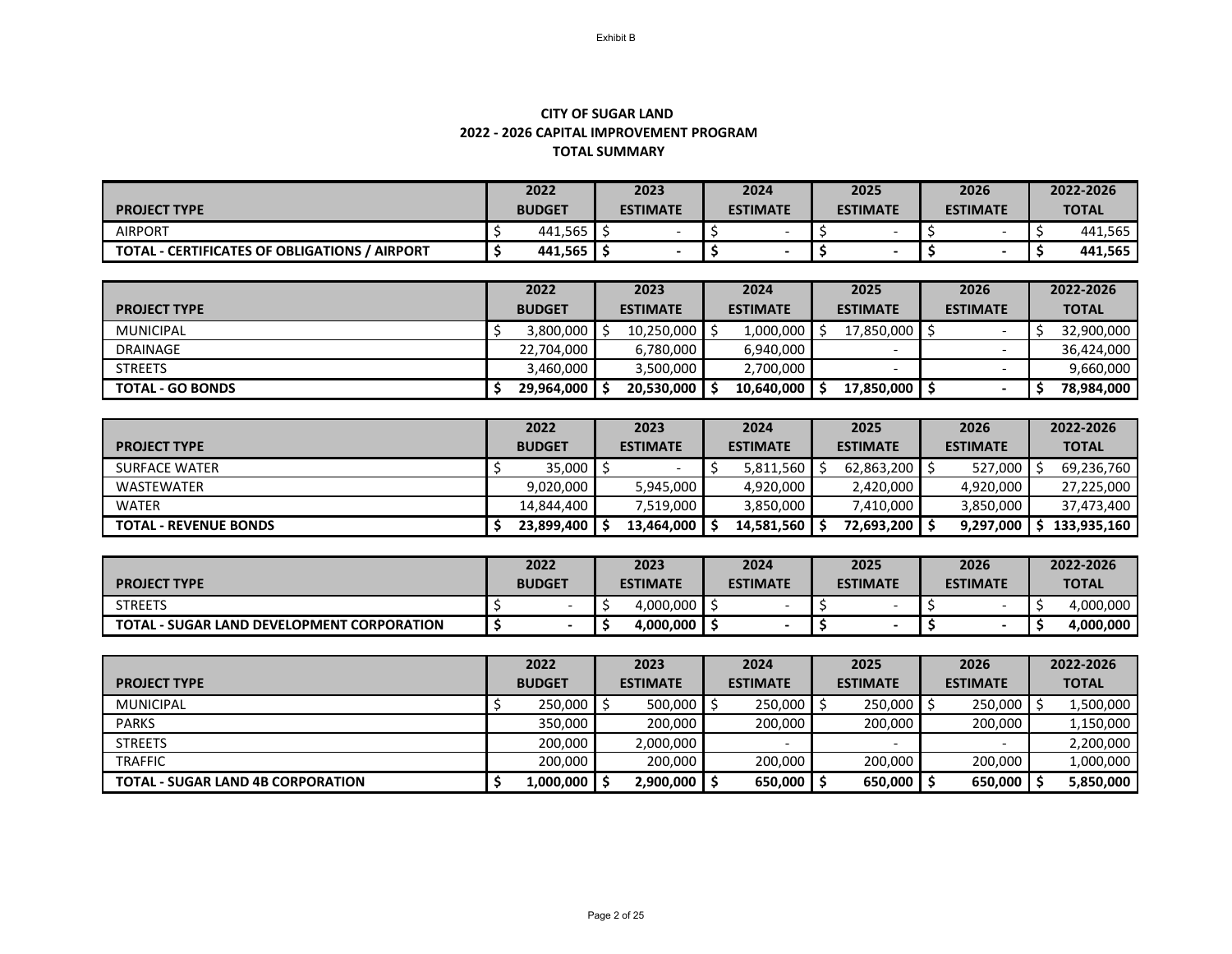## **TOTAL SUMMARY CITY OF SUGAR LAND 2022 - 2026 CAPITAL IMPROVEMENT PROGRAM**

|                                 | 2022          | 2023                     | 2024                     | 2025            | 2026                  | 2022-2026    |
|---------------------------------|---------------|--------------------------|--------------------------|-----------------|-----------------------|--------------|
| <b>PROJECT TYPE</b>             | <b>BUDGET</b> | <b>ESTIMATE</b>          | <b>ESTIMATE</b>          | <b>ESTIMATE</b> | <b>ESTIMATE</b>       | <b>TOTAL</b> |
| <b>AIRPORT</b>                  |               | $\overline{\phantom{a}}$ | $\overline{\phantom{a}}$ |                 | $678,000$   $\approx$ | 678,000      |
| <b>TOTAL - AIRPORT REVENUES</b> |               |                          |                          |                 | $678,000$   \$        | 678,000      |

|                                | 2022          | 2023            | 2024            | 2025            | 2026            | 2022-2026    |
|--------------------------------|---------------|-----------------|-----------------|-----------------|-----------------|--------------|
| <b>PROJECT TYPE</b>            | <b>BUDGET</b> | <b>ESTIMATE</b> | <b>ESTIMATE</b> | <b>ESTIMATE</b> | <b>ESTIMATE</b> | <b>TOTAL</b> |
| <b>WASTEWATER</b>              | 1,000,000     | 1,000,000       | 1,000,000       | 1,000,000       | 1,000,000       | 5,000,000    |
| <b>WATER</b>                   | 1,000,000     | 1,000,000       | 1,000,000       | 1,000,000       | 1,000,000       | 5,000,000    |
| <b>TOTAL - SYSTEM REVENUES</b> | 2,000,000     | 2,000,000       | 2,000,000       | 2,000,000       | 2,000,000       | 10,000,000   |

|                                 | 2022          | 2023                     | 2024                     | 2025            | 2026            | 2022-2026    |
|---------------------------------|---------------|--------------------------|--------------------------|-----------------|-----------------|--------------|
| <b>PROJECT TYPE</b>             | <b>BUDGET</b> | <b>ESTIMATE</b>          | <b>ESTIMATE</b>          | <b>ESTIMATE</b> | <b>ESTIMATE</b> | <b>TOTAL</b> |
| <b>STREETS</b>                  | 90,000        |                          |                          |                 |                 | 90,000       |
| <b>TRAFFIC</b>                  | 1,705,000     |                          |                          |                 |                 | 1,705,000    |
| <b>SURFACE WATER</b>            |               | $\overline{\phantom{a}}$ | $\overline{\phantom{0}}$ | 20,000,000      |                 | 20,000,000   |
| <b>TOTAL - CIP FUND BALANCE</b> | 1,795,000     |                          |                          | 20,000,000      |                 | 21,795,000   |

|                                      | 2022          | 2023<br>2024    |                          | 2025            | 2026            | 2022-2026    |
|--------------------------------------|---------------|-----------------|--------------------------|-----------------|-----------------|--------------|
| <b>PROJECT TYPE</b>                  | <b>BUDGET</b> | <b>ESTIMATE</b> | <b>ESTIMATE</b>          | <b>ESTIMATE</b> | <b>ESTIMATE</b> | <b>TOTAL</b> |
| <b>MUNICIPAL</b>                     |               |                 |                          | 2,400,000 S     |                 | 2,400,000    |
| <b>PARKS</b>                         |               | 1,000,000       | $\overline{\phantom{0}}$ |                 |                 | 1,000,000    |
| <b>TOTAL - OTHER FUNDING SOURCES</b> |               | 1,000,000       |                          | 2,400,000丨      |                 | 3,400,000    |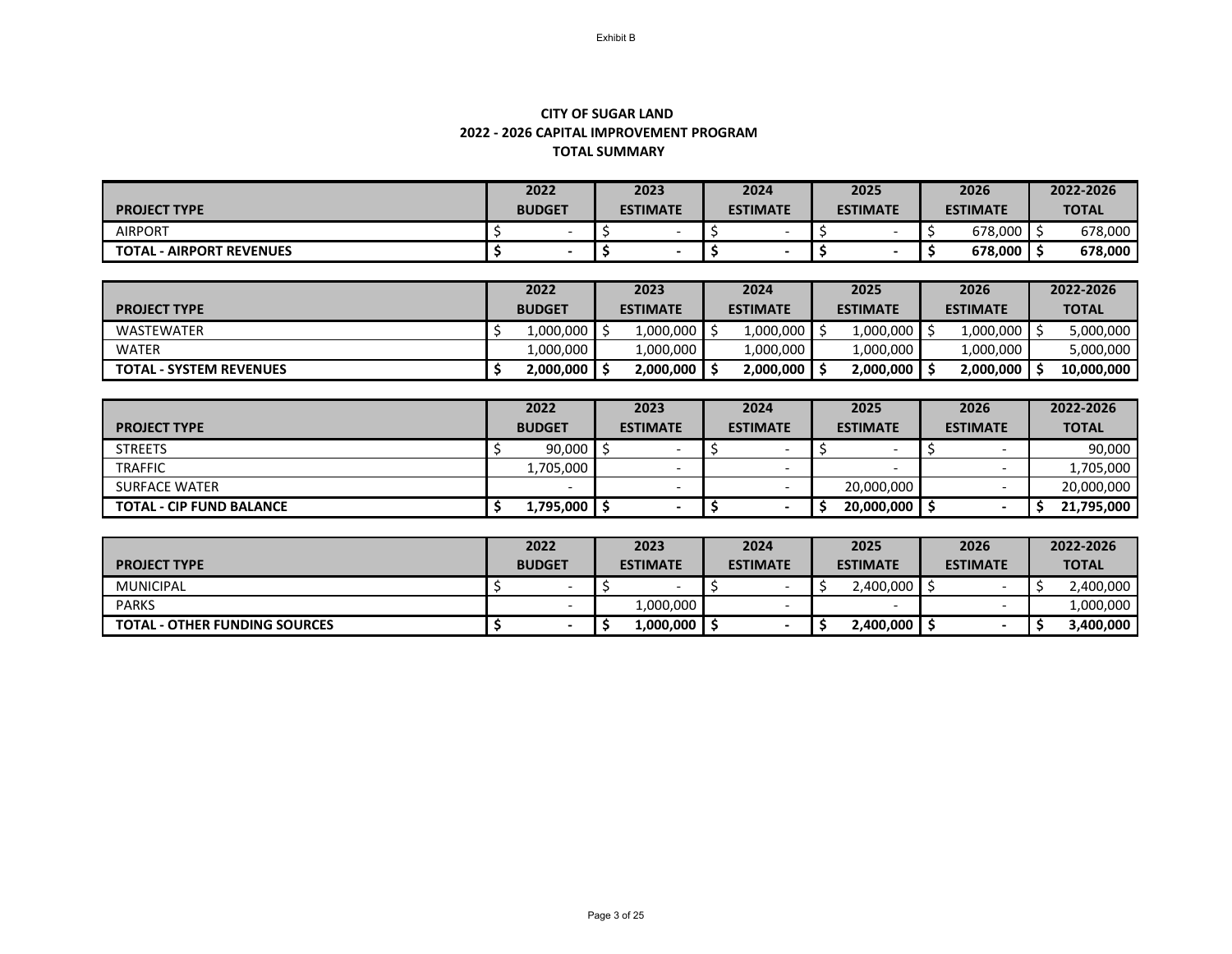| <b>PROJECT</b> |                                                                   | 2022          | 2023            | 2024            | 2025            | 2026            | 2022-2026    |  |
|----------------|-------------------------------------------------------------------|---------------|-----------------|-----------------|-----------------|-----------------|--------------|--|
| NO.            | <b>PROJECT NAME</b>                                               | <b>BUDGET</b> | <b>ESTIMATE</b> | <b>ESTIMATE</b> | <b>ESTIMATE</b> | <b>ESTIMATE</b> | <b>TOTAL</b> |  |
| CAP1201        | <b>Parallel Taxiway Relocation &amp; Hangars ALD#4 and ALD#11</b> | 441,565       |                 |                 |                 |                 | 441,565      |  |
|                | TOTAL - CERTIFICATES OF OBLIGATIONS/AIRPORT                       | 441,565       |                 |                 |                 |                 | 441,565      |  |

| <b>PROJECT</b> |                                                                    | 2022              | 2023              | 2024              | 2025              | 2026            | 2022-2026          |  |  |
|----------------|--------------------------------------------------------------------|-------------------|-------------------|-------------------|-------------------|-----------------|--------------------|--|--|
| NO.            | <b>PROJECT NAME</b>                                                | <b>BUDGET</b>     | <b>ESTIMATE</b>   | <b>ESTIMATE</b>   | <b>ESTIMATE</b>   | <b>ESTIMATE</b> | <b>TOTAL</b>       |  |  |
| <b>CDR1902</b> | <b>Riverbend Inlets and Pipes Replacement</b>                      | $3,250,000$   \$  |                   | S                 |                   | S               | 3,250,000<br>-S    |  |  |
| <b>CDR2101</b> | Austin Park and Chimneystone Drainage Improvements                 | 15,300,000        |                   |                   |                   |                 | 15,300,000         |  |  |
| <b>CDR2102</b> | Sugar Creek Drainage Improvements - Montclair Drive                |                   |                   | 4,300,000         |                   |                 | 4,300,000          |  |  |
| <b>CDR2105</b> | Avalon/Brazos Landing/Commonwealth Drainage Impr Phase I           | 1,000,000         |                   |                   |                   |                 | 1,000,000          |  |  |
| <b>CDR2107</b> | Avalon/Brazos Landing/Commonwealth Drainage Impr Phase II          |                   | 6,780,000         |                   |                   |                 | 6,780,000          |  |  |
| <b>CDR2108</b> | Telfair Drainage Improvements- New Territory & Chatham             | 2,794,000         |                   |                   |                   |                 | 2,794,000          |  |  |
| <b>CDR2201</b> | Covington Woods Drainage Improvements-Covington W & Imperial Woods | 360,000           |                   | 2,640,000         |                   |                 | 3,000,000          |  |  |
| <b>CMU1908</b> | <b>Animal Shelter</b>                                              |                   | 250,000           |                   | 6,350,000         |                 | 6,600,000          |  |  |
| <b>CMU2202</b> | Public Safety & Public Services Building Rehabilitation            | 1,000,000         | 1,000,000         | 1,000,000         |                   |                 | 3,000,000          |  |  |
| <b>CMU2203</b> | <b>Fire/EMS Apparatus Replacement</b>                              | 1,800,000         |                   |                   |                   |                 | 1,800,000          |  |  |
| <b>CMU2204</b> | Public Safety Training Facility- Phase II                          | 1,000,000         | 9,000,000         |                   |                   |                 | 10,000,000         |  |  |
| <b>CMU2501</b> | <b>Emergency Operations Center/Public Safety Dispatch Building</b> |                   |                   |                   | 11,500,000        |                 | 11,500,000         |  |  |
| CST1901        | Brooks Street and First Colony Intersection Improvements at SH6    | 2,460,000         |                   |                   |                   |                 | 2,460,000          |  |  |
| <b>CST2102</b> | University Blvd. Widening- Mobility Bond Project                   |                   | 1,500,000         |                   |                   |                 | 1,500,000          |  |  |
| CST2201        | Major Street Rehabilitation                                        | 1,000,000         | 2,000,000         | 1,000,000         |                   |                 | 4,000,000          |  |  |
| CST2401        | Country Club Blvd Improvements from Sugar Creek to Chesterfield    |                   |                   | 1,700,000         |                   |                 | 1,700,000          |  |  |
|                | <b>TOTAL - GO BONDS</b>                                            | $29,964,000$   \$ | $20,530,000$   \$ | $10,640,000$   \$ | $17,850,000$   \$ |                 | 78,984,000<br>  \$ |  |  |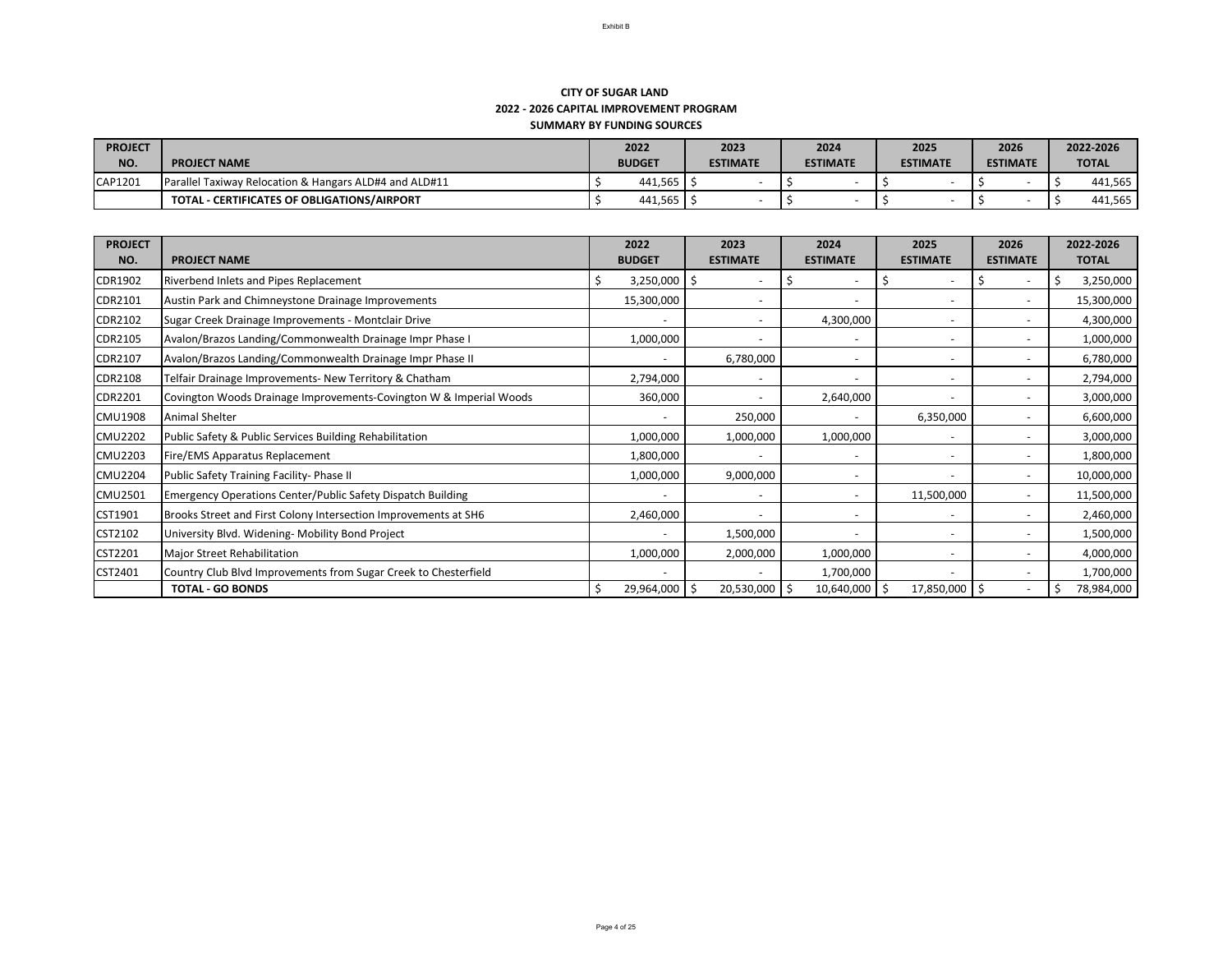| <b>PROJECT</b><br>NO. | <b>PROJECT NAME</b>                                      | 2022<br><b>BUDGET</b>           | 2023<br><b>ESTIMATE</b>  | 2024<br><b>ESTIMATE</b> | 2025<br><b>ESTIMATE</b> | 2026<br><b>ESTIMATE</b>          | 2022-2026<br><b>TOTAL</b> |
|-----------------------|----------------------------------------------------------|---------------------------------|--------------------------|-------------------------|-------------------------|----------------------------------|---------------------------|
| <b>CSW2001</b>        | Surface Water Treatment Plant Expansion                  |                                 |                          | 3,500,000               | 39,805,000<br>l Ş       | \$                               | 43,305,000                |
| <b>CSW2002</b>        | <b>Surface Water Transmission Lines</b>                  |                                 |                          | 1,816,560               | 12,630,200              |                                  | 14,446,760                |
| CSW2101               | <b>Groundwater Plant Surface Water Conversion</b>        | 35,000                          | $\overline{\phantom{0}}$ | 495,000                 | 10,428,000              |                                  | 10,958,000                |
| CSW2601               | North WWTP Reuse PER                                     |                                 | $\overline{\phantom{0}}$ |                         |                         | 527,000                          | 527,000                   |
| <b>CWW2001</b>        | Collection System (Project E)                            | 4,400,000                       | $\overline{\phantom{0}}$ |                         |                         |                                  | 4,400,000                 |
| <b>CWW2101</b>        | Lift Station No. 60, 52, and 48 Capacity Analysis        | 250,000                         | $\overline{\phantom{a}}$ |                         |                         | $\overline{\phantom{a}}$         | 250,000                   |
| <b>CWW2201</b>        | Citywide WW Generator Assessment                         | 150,000                         | $\overline{\phantom{0}}$ |                         |                         | $\overline{\phantom{a}}$         | 150,000                   |
| <b>CWW2202</b>        | Lift Station Rehabilitation                              | 620,000                         |                          |                         |                         |                                  | 620,000                   |
| <b>CWW2203</b>        | <b>Wastewater Treatment Plants Improvements</b>          | 3,500,000                       |                          |                         |                         |                                  | 3,500,000                 |
| <b>CWW2204</b>        | <b>West WWTP Expansion Study</b>                         | 100,000                         | $\overline{\phantom{0}}$ |                         |                         |                                  | 100,000                   |
| <b>CWW2301</b>        | Lift Station 48 (MUD 136 Reg. LS#1)                      |                                 | 1,800,000                |                         |                         |                                  | 1,800,000                 |
| <b>CWW2302</b>        | Lift Station Rehabilitation                              |                                 | 620,000                  | 620,000                 | 620,000                 | 620,000                          | 2,480,000                 |
| <b>CWW2303</b>        | <b>Wastewater Treatment Plants Improvements</b>          |                                 | 1,500,000                | 1,500,000               | 1,500,000               | 1,500,000                        | 6,000,000                 |
| <b>CWW2304</b>        | Collection System Rehabilitation Program                 |                                 | 300,000                  | 2,800,000               | 300,000                 | 2,800,000                        | 6,200,000                 |
| <b>CWW2305</b>        | North WWTP Improvements                                  |                                 | 800,000                  |                         |                         |                                  | 800,000                   |
| <b>CWW2306</b>        | Regional WW Siting and Distribution Plan                 |                                 | 225,000                  |                         |                         |                                  | 225,000                   |
| <b>CWW2307</b>        | Flow Monitoring and WW Modeling Study                    |                                 | 600,000                  |                         |                         |                                  | 600,000                   |
| <b>CWW2308</b>        | Evaluation of Greatwood WWTP Rehabilitation Alternatives |                                 | 100,000                  |                         |                         |                                  | 100,000                   |
| <b>CWA2201</b>        | <b>Ground Storage Tank Rehabilitation</b>                | 1,200,000                       | $\overline{\phantom{a}}$ |                         |                         |                                  | 1,200,000                 |
| <b>CWA2202</b>        | Distribution System Water Main Rehabilitation Program    | 300,000                         |                          |                         |                         |                                  | 300,000                   |
| <b>CWA2203</b>        | <b>SCADA Improvements</b>                                | 228,000                         | $\overline{\phantom{a}}$ |                         |                         |                                  | 228,000                   |
| <b>CWA2204</b>        | Citywide WA Generator Assessment                         | 150,000                         |                          |                         |                         |                                  | 150,000                   |
| <b>CWA2205</b>        | Main System Water Modeling and Capacity Recommendations  | 240,000                         | $\overline{\phantom{0}}$ |                         |                         |                                  | 240,000                   |
| <b>CWA2206</b>        | Utilities Costs for Soldiers Field Project               | 600,000                         | $\overline{\phantom{0}}$ |                         |                         |                                  | 600,000                   |
| <b>CWA2207</b>        | Utilities Costs for Ransom Road Project                  | 500,000                         | $\overline{\phantom{a}}$ |                         |                         |                                  | 500,000                   |
| <b>CWA2208</b>        | <b>Well Rehabilitation</b>                               | 870,000                         | $\overline{\phantom{0}}$ |                         |                         |                                  | 870,000                   |
| <b>CWA2209</b>        | <b>Ground Water Plant Rehabilitation</b>                 | 1,100,000                       | $\overline{\phantom{a}}$ |                         |                         |                                  | 1,100,000                 |
| <b>CWA2210</b>        | Advanced Metering Infrastructure (AMI)                   | 9,656,400                       |                          |                         |                         |                                  | 9,656,400                 |
| <b>CWA2301</b>        | Distribution System Water Main Rehabilitation Program    |                                 | 2,800,000                | 300,000                 | 2,800,000               | 300,000                          | 6,200,000                 |
| <b>CWA2302</b>        | <b>Ground Storage Tank Rehabilitation</b>                |                                 | 1,200,000                | 1,200,000               | 1,200,000               | 1,200,000                        | 4,800,000                 |
| <b>CWA2303</b>        | <b>SCADA Improvements</b>                                |                                 | 304,000                  | 380,000                 | 380,000                 | 380,000                          | 1,444,000                 |
| <b>CWA2304</b>        | <b>Ground Water Plant Rehabilitation</b>                 |                                 | 2,160,000                | 1,100,000               | 2,160,000               | 1,100,000                        | 6,520,000                 |
| <b>CWA2305</b>        | <b>Well Rehabilitation</b>                               |                                 | 870,000                  | 870,000                 | 870,000                 | 870,000                          | 3,480,000                 |
| <b>CWA2306</b>        | Regional W Facility Siting and Conveyance Study          |                                 | 185,000                  |                         |                         |                                  | 185,000                   |
|                       | <b>TOTAL - REVENUE BONDS</b>                             | $23,899,400$ \$<br>$\mathsf{S}$ | $13,464,000$   \$        | $14,581,560$   \$       |                         | $72,693,200$   \$ 9,297,000   \$ | 133,935,160               |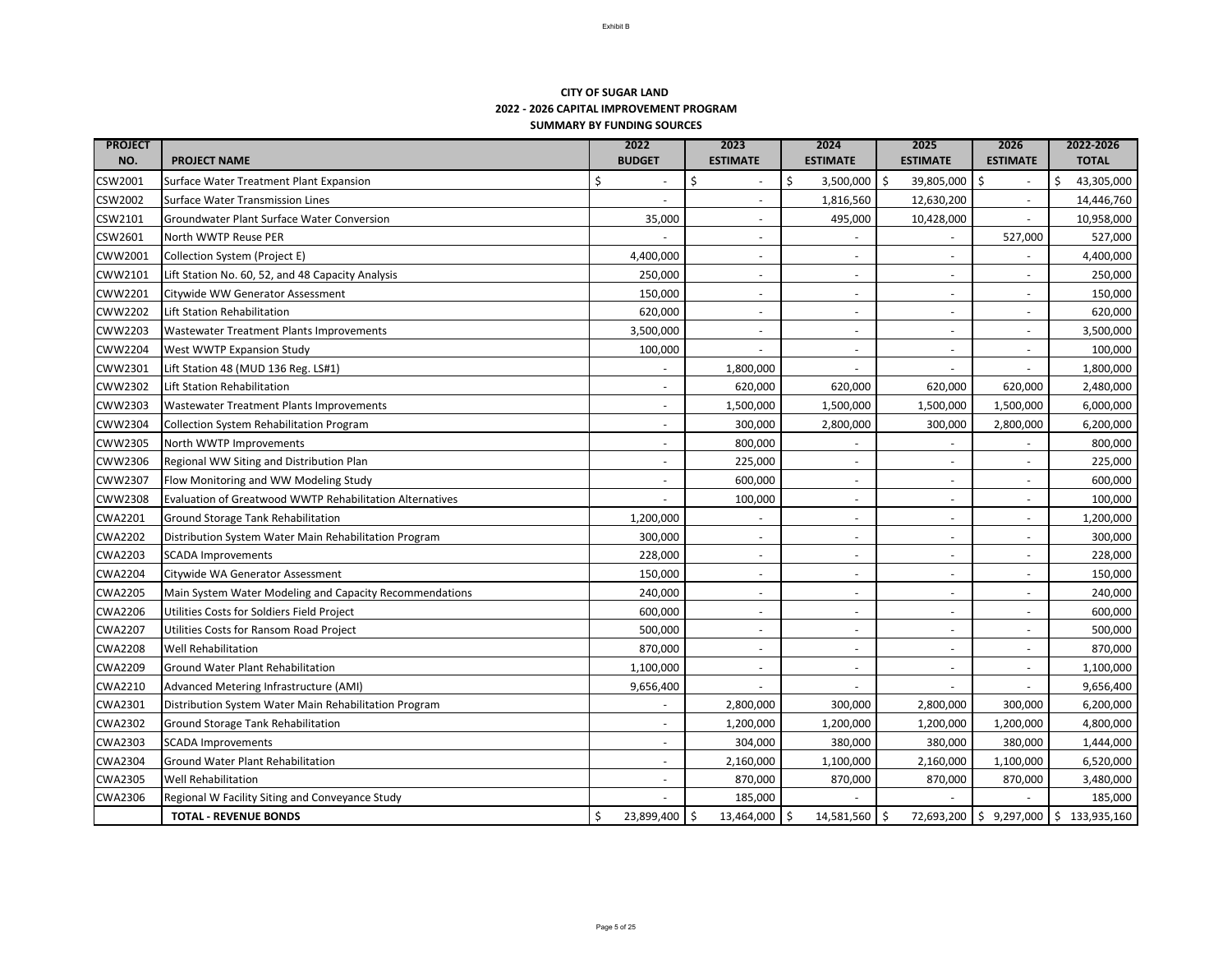| <b>PROJECT</b> |                                                    | 2022          | 2023                  | 2024            | 2025            | 2026            | 2022-2026    |
|----------------|----------------------------------------------------|---------------|-----------------------|-----------------|-----------------|-----------------|--------------|
| NO.            | <b>PROJECT NAME</b>                                | <b>BUDGET</b> | <b>ESTIMATE</b>       | <b>ESTIMATE</b> | <b>ESTIMATE</b> | <b>ESTIMATE</b> | <b>TOTAL</b> |
| <b>CST2003</b> | <b>Owens Road Project - Mobility Bond Project</b>  |               | $2,000,000$ $\mid$ \$ |                 |                 |                 | 2,000,000    |
| <b>CST2103</b> | Brazos River Turnaround Alternative – UHSL Roadway |               | 2,000,000             |                 |                 |                 | 2,000,000    |
|                | <b>TOTAL - SUGAR LAND DEVELOPMENT CORPORATION</b>  |               | 4,000,000             |                 |                 |                 | 4,000,000    |

| <b>PROJECT</b><br>NO. | <b>PROJECT NAME</b>                                                         | 2022<br><b>BUDGET</b> | 2023<br><b>ESTIMATE</b> | 2024<br><b>ESTIMATE</b> | 2025<br><b>ESTIMATE</b> | 2026<br><b>ESTIMATE</b> | 2022-2026<br><b>TOTAL</b> |
|-----------------------|-----------------------------------------------------------------------------|-----------------------|-------------------------|-------------------------|-------------------------|-------------------------|---------------------------|
| <b>CMU2003</b>        | Senior Center Study                                                         |                       | 250,000                 |                         |                         |                         | 250,000                   |
| <b>CMU2201</b>        | <b>Public Arts Project</b>                                                  | 250,000               |                         |                         |                         |                         | 250,000                   |
| <b>CMU2301</b>        | <b>Public Arts Project</b>                                                  |                       | 250,000                 | 250,000                 | 250,000                 | 250,000<br>1,000,000    |                           |
| <b>CPK2201</b>        | Joint Participation in CIP                                                  | 200,000               |                         |                         |                         |                         | 200,000                   |
| <b>CPK2202</b>        | Old Imperial Farm Cemetery Improvements                                     | 150,000               |                         |                         |                         |                         | 150,000                   |
| <b>CPK2301</b>        | Joint Participation in CIP                                                  |                       | 200,000                 | 200,000                 | 200,000                 | 200,000                 | 800,000                   |
| CST2203               | University Blvd. Widening-Mobility Bond Project (Intersection Improvements) | 200,000               |                         |                         |                         |                         | 200,000                   |
| CST2103               | Brazos River Turnaround Alternative - UHSL Roadway                          |                       | 2,000,000               |                         |                         |                         | 2,000,000                 |
| <b>CTR2201</b>        | Landscape Replacement for Major Roadway and Enhancement Projects            | 200,000               |                         |                         |                         |                         | 200,000                   |
| <b>CTR2301</b>        | Landscape Replacement for Major Roadway and Enhancement Projects            |                       | 200,000                 | 200,000                 | 200,000                 | 200,000                 | 800,000                   |
|                       | <b>TOTAL - SUGAR LAND 4B CORPORATION</b>                                    | $1,000,000$   \$      | 2,900,000 \$            | $650,000$ \$            | $650,000$   \$          | $650,000$   \$          | 5,850,000                 |

| <b>PROJECT</b> |                                      | 2022          | 2023            | 2024            | 2025                           | 2026            | 2022-2026    |
|----------------|--------------------------------------|---------------|-----------------|-----------------|--------------------------------|-----------------|--------------|
| NO.            | <b>PROJECT NAME</b>                  | <b>BUDGET</b> | <b>ESTIMATE</b> | <b>ESTIMATE</b> | <b>ESTIMATE</b>                | <b>ESTIMATE</b> | <b>TOTAL</b> |
| <b>CMU1908</b> | <b>Animal Shelter</b>                |               |                 |                 | $2,400,000$ $\mid \frac{4}{5}$ |                 | 2,400,000    |
| <b>CPK2302</b> | Cullinan Park Improvements-Phase III |               | L,000,000       |                 |                                |                 | 1,000,000    |
|                | <b>TOTAL - OTHER FUNDS</b>           |               |                 |                 | 2,400,000 I \$                 |                 | 3,400,000    |

| <b>PROJECT</b><br>NO. | <b>PROJECT NAME</b>             | 2022<br><b>BUDGET</b> |  | 2023<br><b>ESTIMATE</b> | 2024<br><b>ESTIMATE</b> |  | 2025<br><b>ESTIMATE</b> | 2026<br><b>ESTIMATE</b> | 2022-2026<br><b>TOTAL</b> |         |
|-----------------------|---------------------------------|-----------------------|--|-------------------------|-------------------------|--|-------------------------|-------------------------|---------------------------|---------|
| <b>CAP2601</b>        | Airport Terminal Ramp Expansion |                       |  |                         |                         |  |                         | $678,000$ $\mid$ \$     |                           | 678,000 |
|                       | <b>TOTAL - AIRPORT REVENUES</b> |                       |  |                         |                         |  |                         | 678,000   \$            |                           | 678,000 |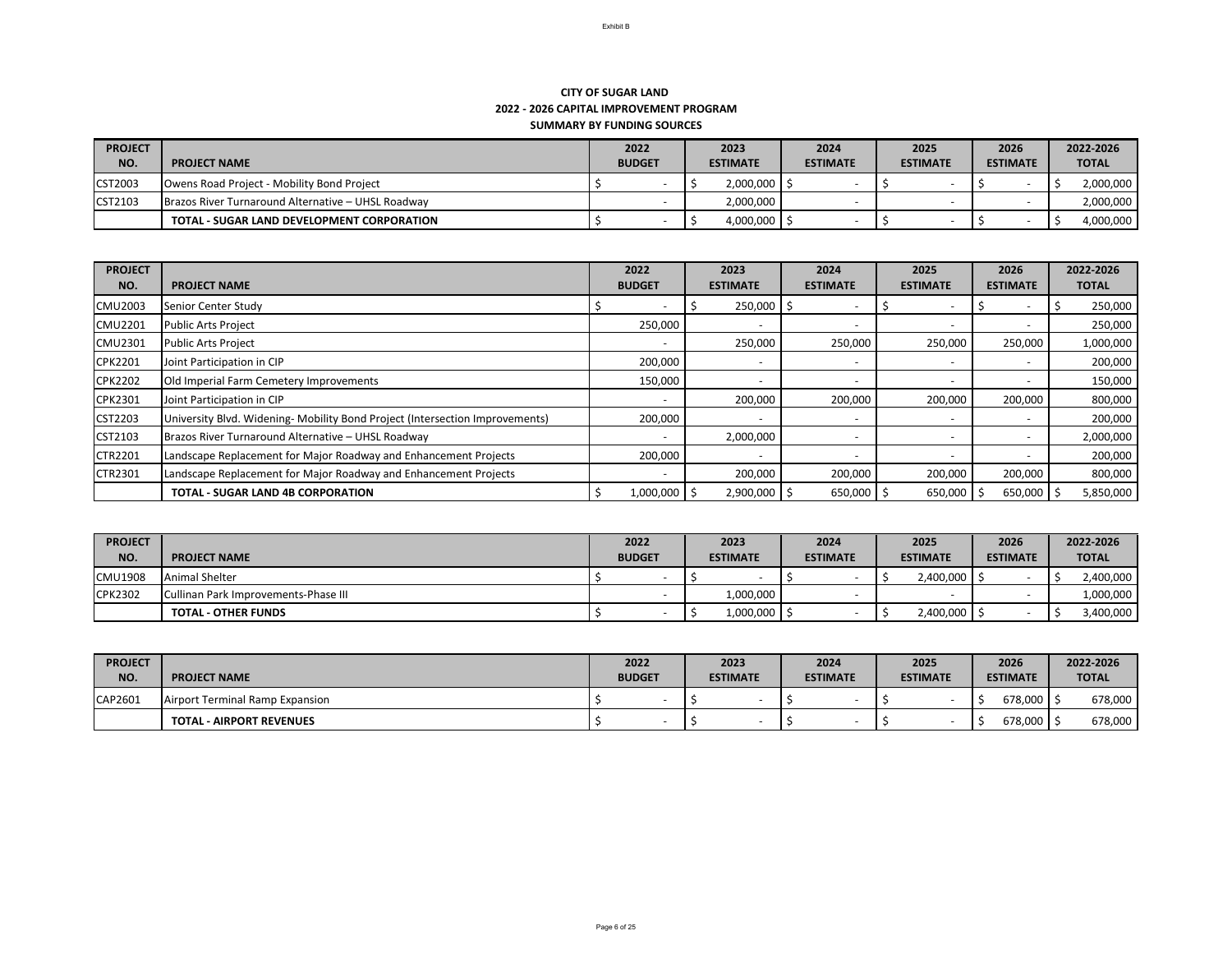| <b>PROJECT</b> |                                                                       | 2022             | 2023            | 2024            | 2025                     | 2026            | 2022-2026    |
|----------------|-----------------------------------------------------------------------|------------------|-----------------|-----------------|--------------------------|-----------------|--------------|
| NO.            | <b>PROJECT NAME</b>                                                   | <b>BUDGET</b>    | <b>ESTIMATE</b> | <b>ESTIMATE</b> | <b>ESTIMATE</b>          | <b>ESTIMATE</b> | <b>TOTAL</b> |
| <b>CST2202</b> | Brooks Street and First Colony Intersection Improvements at SH6       | $90,000$   \$    |                 |                 |                          |                 | 90,000       |
| <b>CTR2202</b> | <b>Fiber Optic Cable Intallation</b>                                  | 455,000          |                 |                 |                          |                 | 455,000      |
| <b>CTR2203</b> | <b>ITS-Railroad Monitoring, Communication and Notification System</b> | 1,250,000        |                 |                 | $\overline{\phantom{a}}$ |                 | 1,250,000    |
| CSW2001        | Surface Water Treatment Plant Expansion                               |                  |                 |                 | 20,000,000               |                 | 20,000,000   |
|                | <b>TOTAL - CIP FUND BALANCE</b>                                       | $1,795,000$   \$ |                 |                 | $20,000,000$   \$        |                 | 21,795,000   |

| <b>PROJECT</b> |                                | 2022          | 2023            | 2024             | 2025                  | 2026            | 2022-2026    |  |
|----------------|--------------------------------|---------------|-----------------|------------------|-----------------------|-----------------|--------------|--|
| NO.            | <b>PROJECT NAME</b>            | <b>BUDGET</b> | <b>ESTIMATE</b> | <b>ESTIMATE</b>  | <b>ESTIMATE</b>       | <b>ESTIMATE</b> | <b>TOTAL</b> |  |
| <b>CWW2202</b> | Lift Station Rehabilitation    | 1,000,000     |                 |                  |                       |                 | 1,000,000    |  |
| <b>CWW2302</b> | Lift Station Rehabilitation    |               | 1,000,000       | 1,000,000        | 1,000,000             | 1,000,000       | 4,000,000    |  |
| <b>CWA2208</b> | <b>Well Rehabilitation</b>     | 1,000,000     |                 |                  |                       |                 | 1,000,000    |  |
| <b>CWA2305</b> | <b>Well Rehabilitation</b>     |               | 1,000,000       | 1,000,000        | 1,000,000             | 1,000,000       | 4,000,000    |  |
|                | <b>TOTAL - SYSTEM REVENUES</b> | 2,000,000     | 2,000,000       | $2,000,000$   \$ | $2,000,000$ $\mid$ \$ | $2,000,000$ \$  | 10,000,000   |  |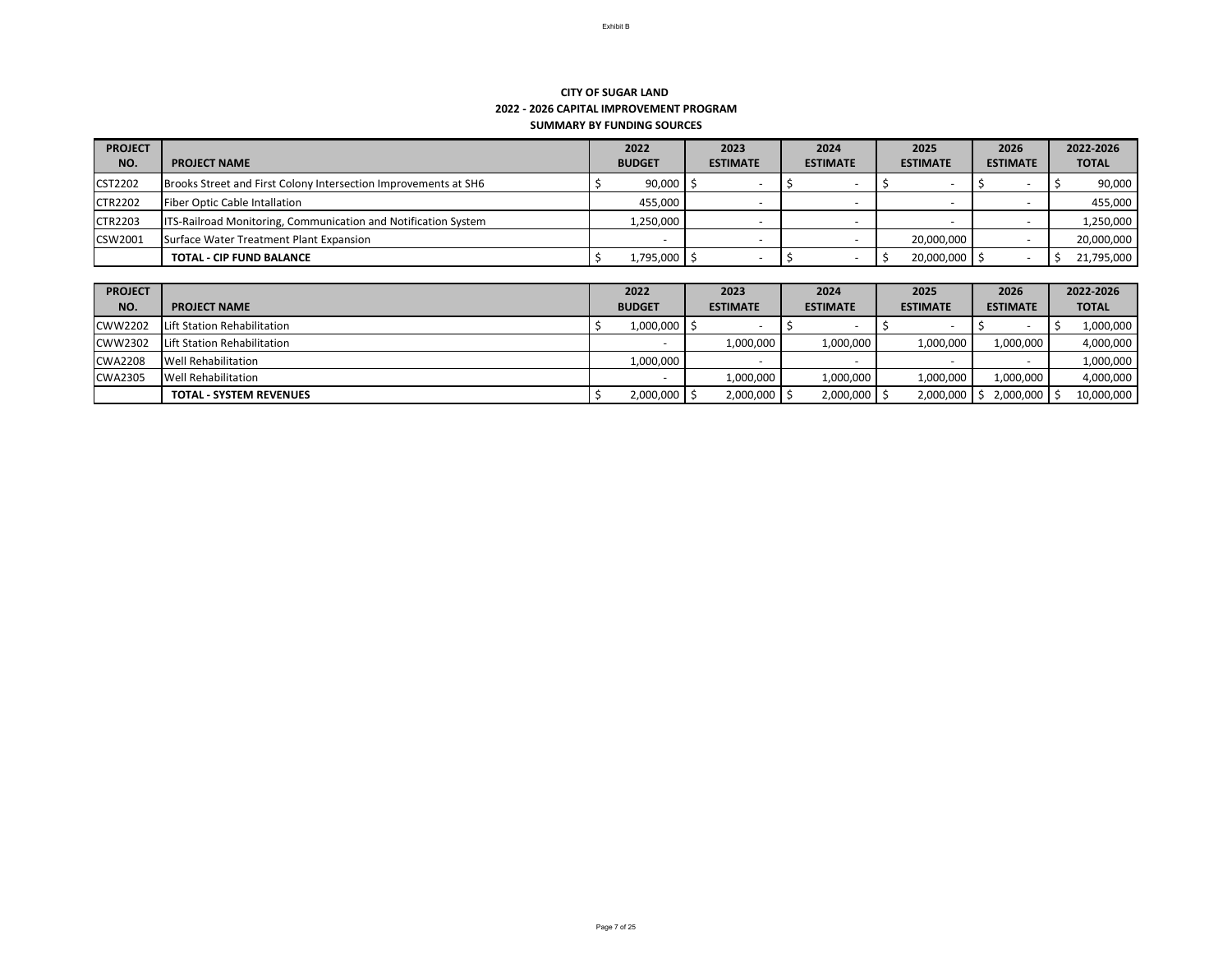## **CITY OF SUGAR LAND 2022 - 2026 CAPITAL IMPROVEMENT PROGRAM AIRPORT**

| <b>PROJECT</b> |                                                                | <b>PRIOR</b>           |  | 2022              |  | 2023            | 2024            |  | 2025            |  | 2026            |         |              | 2022-2026             |
|----------------|----------------------------------------------------------------|------------------------|--|-------------------|--|-----------------|-----------------|--|-----------------|--|-----------------|---------|--------------|-----------------------|
| NO.            | <b>PROJECT NAME</b>                                            | <b>FUNDING</b>         |  | <b>BUDGET</b>     |  | <b>ESTIMATE</b> | <b>ESTIMATE</b> |  | <b>ESTIMATE</b> |  | <b>ESTIMATE</b> |         | <b>TOTAL</b> |                       |
|                | CAP1201 Parallel Taxiway Relocation & Hangars ALD#4 and ALD#11 | 5,968,980              |  | 441,565           |  |                 |                 |  |                 |  |                 |         |              | 441,565               |
|                | CAP2601 Airport Terminal Ramp Expansion                        |                        |  |                   |  |                 |                 |  |                 |  |                 | 678,000 |              | 678,000               |
|                | <b>ITOTAL FUNDING</b>                                          | <sup>/</sup> 968,980,ذ |  | 441,565 $\vert$ . |  |                 |                 |  |                 |  |                 |         |              | 678,000   \$1,119,565 |

| <b>SOURCE OF FUNDS</b> | <b>PRIOR</b><br><b>FUNDING</b> | 2022<br><b>BUDGET</b>    | 2023<br><b>ESTIMATE</b>  | 2024<br><b>ESTIMATE</b>  | 2025<br><b>ESTIMATE</b>  | 2026<br><b>ESTIMATE</b>  | 2022-2026<br><b>TOTAL</b> |
|------------------------|--------------------------------|--------------------------|--------------------------|--------------------------|--------------------------|--------------------------|---------------------------|
| <b>General Revenue</b> |                                | $\overline{\phantom{a}}$ | $\overline{\phantom{0}}$ | $\overline{\phantom{0}}$ | $\overline{\phantom{0}}$ |                          |                           |
| CO's                   | 4,724,566                      | 441,565                  | $\overline{\phantom{0}}$ |                          | $\overline{\phantom{0}}$ |                          | 441,565                   |
| <b>SLDC</b>            | $\qquad \qquad$                | $\overline{\phantom{a}}$ | $\overline{\phantom{0}}$ | $\overline{\phantom{0}}$ | $\overline{\phantom{0}}$ | $\overline{\phantom{a}}$ |                           |
| SL4B                   |                                | $\overline{\phantom{0}}$ | $\overline{\phantom{0}}$ | $\overline{\phantom{0}}$ | $\overline{\phantom{0}}$ | $\overline{\phantom{0}}$ |                           |
| Airport Revenues       | 1,244,414                      | $\overline{\phantom{a}}$ | $\overline{\phantom{0}}$ |                          | $\overline{\phantom{0}}$ | 678,000                  | 678,000                   |
| <b>Systems Revenue</b> |                                | $\overline{\phantom{0}}$ | $\overline{\phantom{0}}$ | $\overline{\phantom{a}}$ | $\overline{\phantom{a}}$ | $\overline{\phantom{a}}$ |                           |
| <b>Tourism Fund</b>    |                                | -                        | $\overline{\phantom{0}}$ | $\overline{\phantom{0}}$ | $\overline{\phantom{0}}$ | $\overline{\phantom{0}}$ |                           |
| <b>Other Funding</b>   |                                | $\overline{\phantom{a}}$ | $\overline{\phantom{a}}$ | $\overline{\phantom{0}}$ | $\overline{\phantom{0}}$ | $\overline{\phantom{0}}$ |                           |
| <b>TOTAL</b>           | 5,968,980                      | $441,565$ \$             | $\overline{\phantom{0}}$ |                          |                          | 678,000                  | 1,119,565                 |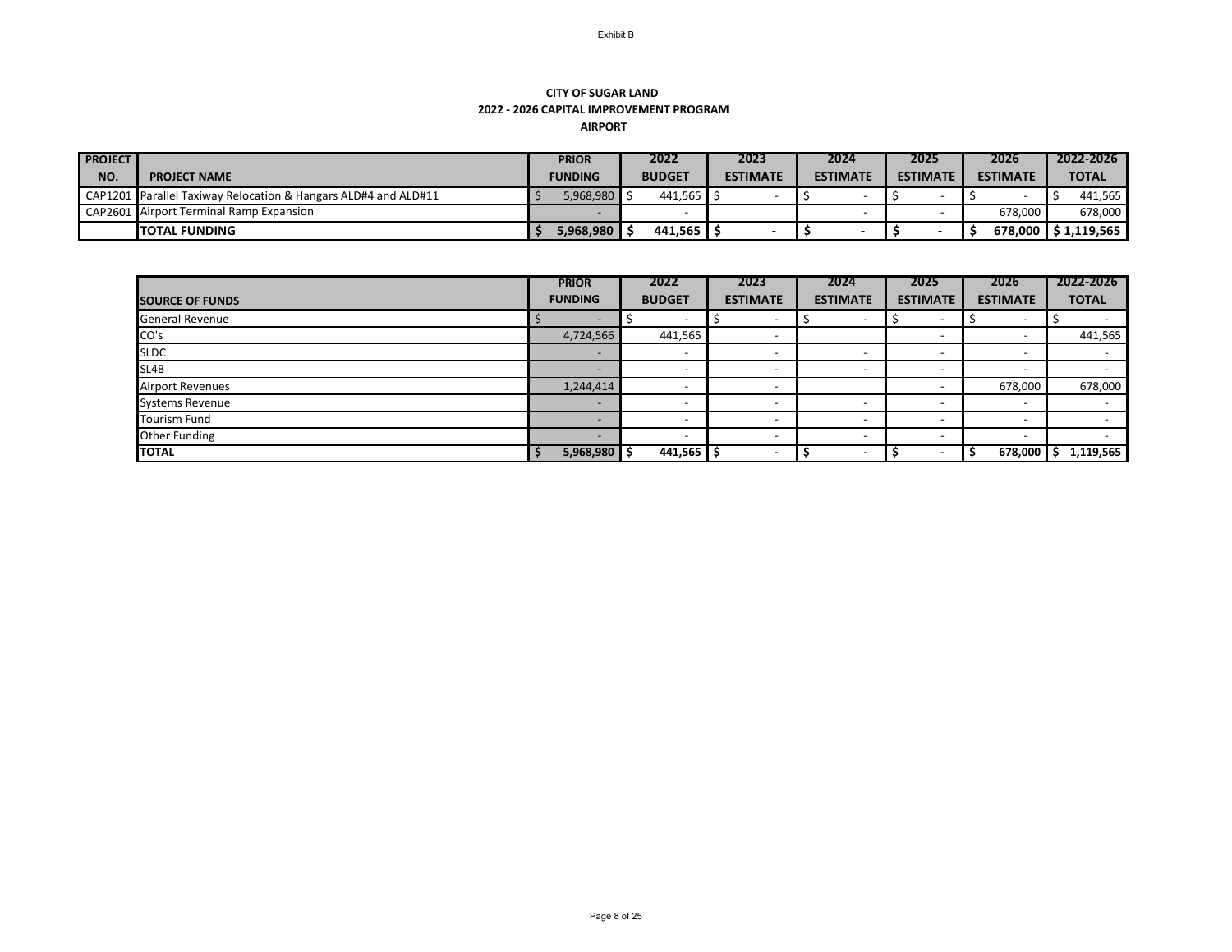## **SUMMARY BY FUNDING SOURCES - AIRPORT CITY OF SUGAR LAND 2022 - 2026 CAPITAL IMPROVEMENT PROGRAM**

|                                                                   | 2022          | 2023            | 2024            | 2025            | 2026            | 2022-2026    |
|-------------------------------------------------------------------|---------------|-----------------|-----------------|-----------------|-----------------|--------------|
| <b>IPROJECT NAME</b>                                              | <b>BUDGET</b> | <b>ESTIMATE</b> | <b>ESTIMATE</b> | <b>ESTIMATE</b> | <b>ESTIMATE</b> | <b>TOTAL</b> |
| <b>Parallel Taxiway Relocation &amp; Hangars ALD#4 and ALD#11</b> | 441,565       |                 |                 |                 |                 | 441,565      |
| <b>ITOTAL</b><br>- CERTIFICATES OF OBLIGATIONS/AIRPORT            | 441,565       |                 |                 |                 |                 | 441,565      |

|                                       | 2022          |  | 2023            |  | 2024            |                 | 2025 |                 | 2026    |              | 2022-2026 |
|---------------------------------------|---------------|--|-----------------|--|-----------------|-----------------|------|-----------------|---------|--------------|-----------|
| <b>IPROJECT NAME</b>                  | <b>BUDGET</b> |  | <b>ESTIMATE</b> |  | <b>ESTIMATE</b> | <b>ESTIMATE</b> |      | <b>ESTIMATE</b> |         | <b>TOTAL</b> |           |
| t Terminal Ramp Expansion<br>"Airport | -             |  |                 |  |                 |                 |      |                 | 678,000 |              | 678,000   |
| <b>ITOTAL</b><br>- AIRPORT REVENUES   |               |  |                 |  |                 |                 |      |                 | 678,000 |              | 678,000   |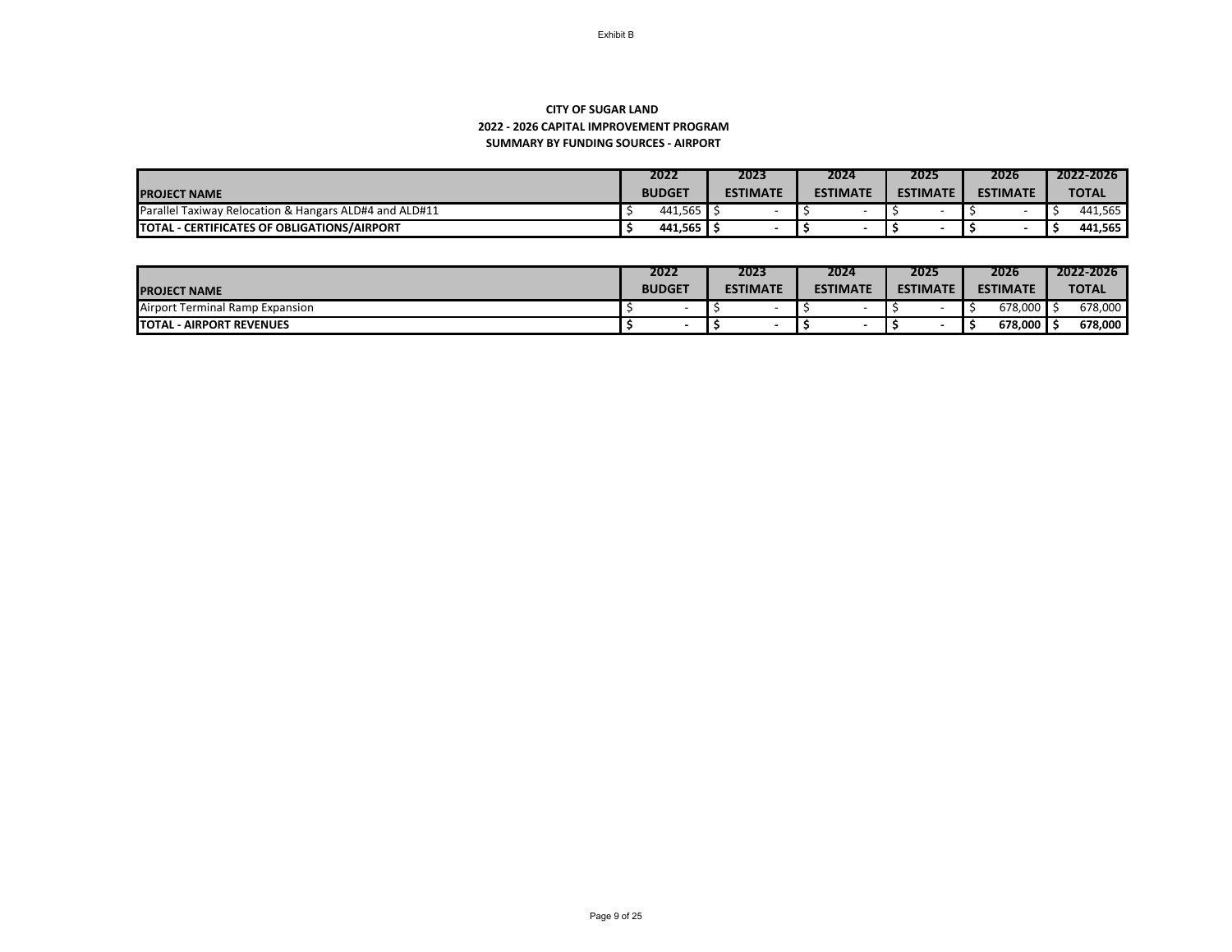## **CITY OF SUGAR LAND 2022 - 2026 CAPITAL IMPROVEMENT PROGRAM MUNICIPAL**

| <b>PROJECT</b> |                                                                     | <b>PRIOR</b>             | 2022                         | 2023            | 2024            | 2025            | 2026                     | 2022-2026    |
|----------------|---------------------------------------------------------------------|--------------------------|------------------------------|-----------------|-----------------|-----------------|--------------------------|--------------|
| NO.            | <b>PROJECT NAME</b>                                                 | <b>FUNDING</b>           | <b>BUDGET</b>                | <b>ESTIMATE</b> | <b>ESTIMATE</b> | <b>ESTIMATE</b> | <b>ESTIMATE</b>          | <b>TOTAL</b> |
|                | CMU1704 Hotel/Conference Center & Land Planning                     | 400,000                  | \$                           | S               | 5               | S               |                          |              |
|                | <b>CMU1707</b> Central Unit Land Planning                           | 550,000                  |                              |                 |                 |                 |                          |              |
|                | CMU1808 Public Arts Project                                         | 215,000                  | $\overline{\phantom{0}}$     |                 |                 |                 | $\overline{\phantom{a}}$ |              |
|                | CMU1901 Public Safety Training Facility                             | 2,160,000                | $\overline{\phantom{0}}$     |                 |                 |                 | $\overline{\phantom{a}}$ |              |
|                | CMU1906 ERP Implementation-Phase II                                 | 3,585,000                | $\overline{\phantom{0}}$     |                 |                 |                 | $\overline{\phantom{a}}$ |              |
|                | CMU1907 Public Arts Project                                         | 260,000                  | $\overline{\phantom{0}}$     |                 |                 |                 | $\overline{\phantom{a}}$ |              |
|                | <b>CMU1908</b> Animal Shelter                                       | 500,000                  | $\overline{\phantom{0}}$     | 250,000         |                 | 8,750,000       |                          | 9,000,000    |
|                | CMU1909 EOC/Dispatch Building                                       | 700,000                  | $\overline{\phantom{0}}$     |                 |                 |                 | $\overline{\phantom{a}}$ |              |
|                | CMU2002 Public Arts Project                                         | 220,000                  |                              |                 |                 |                 | $\overline{\phantom{a}}$ |              |
|                | CMU2003 Senior Center Study                                         | 100,000                  | $\overline{\phantom{0}}$     | 250,000         |                 |                 |                          | 250,000      |
|                | CMU2004 High Site Communication Improvements                        | 730,000                  | $\overline{\phantom{0}}$     |                 |                 |                 | $\overline{\phantom{0}}$ |              |
|                | CMU2101 Public Arts Project                                         | 250,000                  | $\overline{\phantom{a}}$     |                 |                 |                 | $\overline{\phantom{a}}$ |              |
|                | CMU2201 Public Arts Project                                         | $\overline{\phantom{a}}$ | 250,000                      |                 |                 |                 | $\overline{\phantom{0}}$ | 250,000      |
|                | CMU2202 Public Safety & Public Services Building Rehabilitation     | $\overline{\phantom{a}}$ | 1,000,000                    | 1,000,000       | 1,000,000       |                 |                          | 3,000,000    |
|                | CMU2203 Fire/EMS Apparatus Replacement                              | $\overline{\phantom{a}}$ | 1,800,000                    |                 |                 |                 |                          | 1,800,000    |
|                | CMU2204 Public Safety Training Facility- Phase II                   | $\overline{\phantom{0}}$ | 1,000,000                    | 9,000,000       |                 |                 | $\overline{\phantom{a}}$ | 10,000,000   |
|                | CMU2301 Public Arts Project                                         | $\overline{\phantom{a}}$ | $\qquad \qquad \blacksquare$ | 250,000         | 250,000         | 250,000         | 250,000                  | 1,000,000    |
|                | CMU2501 Emergency Operations Center/Public Safety Dispatch Building | 700,000                  |                              |                 |                 | 11,500,000      |                          | 11,500,000   |
|                | <b>TOTAL FUNDING</b>                                                | 10,370,000               | 4,050,000                    | 10,750,000<br>S | 1,250,000<br>-Ş | 20,500,000      | 250,000                  | 36,800,000   |

|                              | <b>PRIOR</b>             | 2022                     | 2023                     | 2024                     | 2025                     | 2026                     | 2022-2026    |
|------------------------------|--------------------------|--------------------------|--------------------------|--------------------------|--------------------------|--------------------------|--------------|
| <b>SOURCE OF FUNDS</b>       | <b>FUNDING</b>           | <b>BUDGET</b>            | <b>ESTIMATE</b>          | <b>ESTIMATE</b>          | <b>ESTIMATE</b>          | <b>ESTIMATE</b>          | <b>TOTAL</b> |
| <b>General Revenue</b>       |                          | $\overline{\phantom{a}}$ |                          | $\overline{\phantom{0}}$ |                          |                          |              |
| CO's                         | 7,675,000                | $\overline{\phantom{a}}$ |                          | $\overline{\phantom{0}}$ | $\overline{\phantom{0}}$ | $\overline{\phantom{0}}$ |              |
| <b>GO Bonds</b>              | $\overline{\phantom{0}}$ | 3,800,000                | 10,250,000               | 1,000,000                | 17,850,000               | $\overline{\phantom{a}}$ | 32,900,000   |
| <b>SLDC</b>                  | 500,000                  |                          |                          |                          | $\overline{\phantom{a}}$ |                          |              |
| SL4B                         | 1,360,000                | 250,000                  | 500,000                  | 250,000                  | 250,000                  | 250,000                  | 1,500,000    |
| <b>Revenue Bonds</b>         | 50,000                   | $\overline{\phantom{a}}$ |                          | $\overline{\phantom{0}}$ | $\overline{\phantom{a}}$ | $\overline{\phantom{a}}$ |              |
| <b>Airport Revenues</b>      | $\overline{\phantom{0}}$ | $\overline{\phantom{a}}$ | $\overline{\phantom{0}}$ | $\overline{\phantom{a}}$ | $\overline{\phantom{a}}$ | $\qquad \qquad$          |              |
| <b>Systems Revenues</b>      | $\overline{\phantom{0}}$ | $\overline{\phantom{a}}$ |                          | $\overline{\phantom{0}}$ | $\overline{\phantom{0}}$ | $\overline{\phantom{0}}$ |              |
| <b>Tourism Fund</b>          | 75,000                   |                          |                          |                          |                          |                          |              |
| <b>CIP Fund Balance</b>      | 100,000                  | $\overline{\phantom{a}}$ | $\overline{\phantom{0}}$ | $\overline{\phantom{a}}$ | $\overline{\phantom{a}}$ | $\overline{\phantom{a}}$ |              |
| <b>Other Funding Sources</b> | 610,000                  | $\overline{\phantom{a}}$ |                          | $\overline{\phantom{a}}$ | 2,400,000                | $\overline{\phantom{a}}$ | 2,400,000    |
| <b>TOTAL</b>                 | 10,370,000               | -\$<br>4,050,000         | 10,750,000 \$<br>S       | $1,250,000$ \$           | 20,500,000               | 250,000                  | 36,800,000   |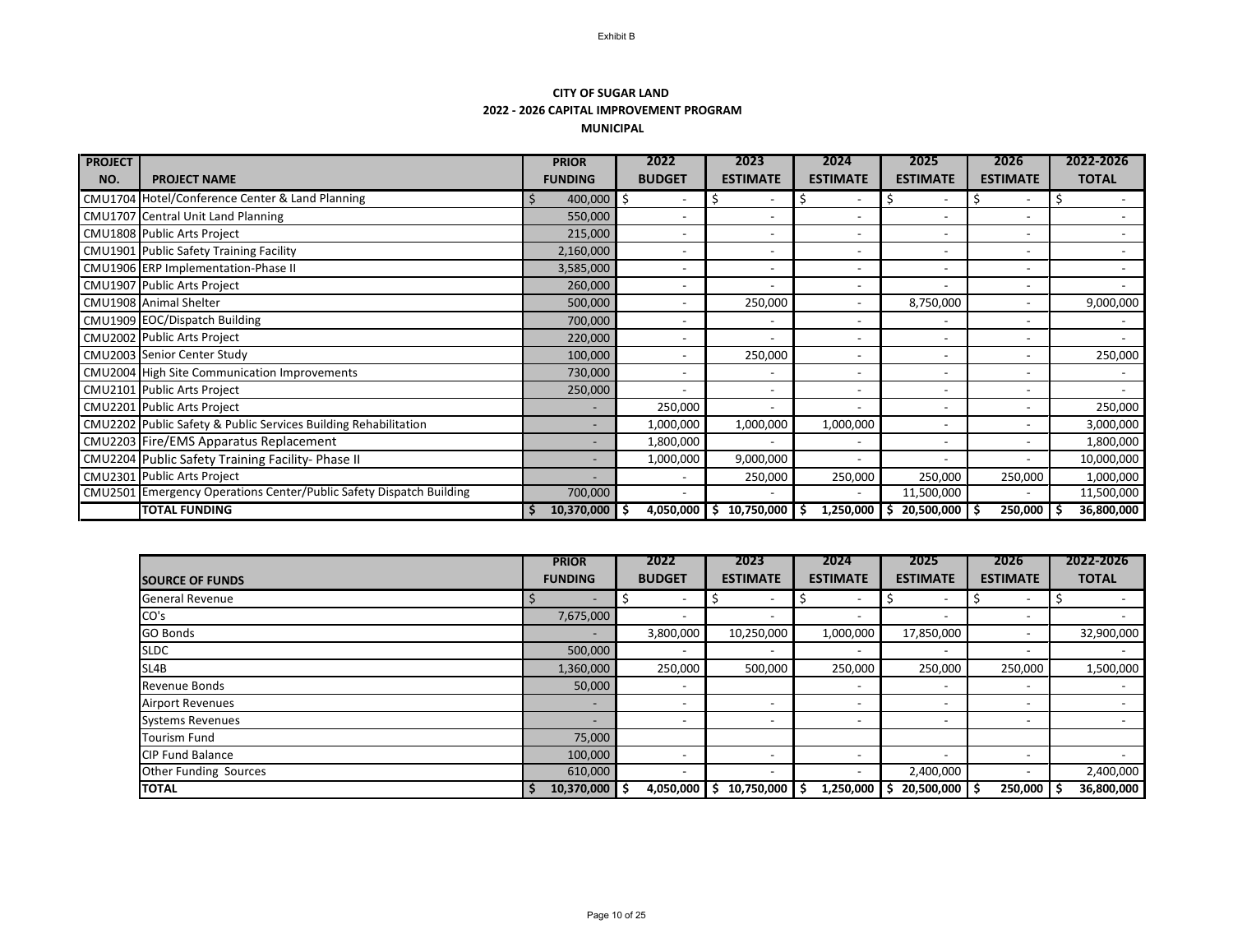## **SUMMARY BY FUNDING SOURCES - MUNICIPAL CITY OF SUGAR LAND 2022 - 2026 CAPITAL IMPROVEMENT PROGRAM**

|                            | 2022          |  |  | 2023            | 2024            |         | 2025            |  | 2026            |  | 2022-2026    |
|----------------------------|---------------|--|--|-----------------|-----------------|---------|-----------------|--|-----------------|--|--------------|
| <b>IPROJECT NAME</b>       | <b>BUDGET</b> |  |  | <b>ESTIMATE</b> | <b>ESTIMATE</b> |         | <b>ESTIMATE</b> |  | <b>ESTIMATE</b> |  | <b>TOTAL</b> |
| Senior Center Study        |               |  |  | 250,000         |                 |         |                 |  |                 |  | 250,000      |
| <b>Public Arts Project</b> | 250,000       |  |  | 250,000         |                 | 250,000 | 250,000         |  | 250,000         |  | 1,250,000    |
| <b>TOTAL - SL4B</b>        | 250,000       |  |  | 500,000         |                 | 250,000 | 250,000         |  | 250,000         |  | 1,500,000    |

|                                                             | 2022                     |                         | 2024                      | 2025            | 2026            | 2022-2026    |
|-------------------------------------------------------------|--------------------------|-------------------------|---------------------------|-----------------|-----------------|--------------|
| <b>PROJECT NAME</b>                                         | <b>BUDGET</b>            | <b>ESTIMATE</b>         | <b>ESTIMATE</b>           | <b>ESTIMATE</b> | <b>ESTIMATE</b> | <b>TOTAL</b> |
| <b>Animal Shelter</b>                                       |                          | $250,000$ $\frac{3}{2}$ |                           | 6,350,000       |                 | 6,600,000    |
| Public Safety & Public Services Building Rehabilitation     | 1,000,000                | 1,000,000               | 1,000,000                 |                 |                 | 3,000,000    |
| Fire/EMS Apparatus Replacement                              | 1,800,000                |                         |                           |                 |                 | 1,800,000    |
| <b>Public Safety Training Facility-Phase II</b>             | 1,000,000                | 9,000,000               |                           |                 |                 | 10,000,000   |
| Emergency Operations Center/Public Safety Dispatch Building | $\overline{\phantom{0}}$ |                         |                           | 11,500,000      |                 | 11,500,000   |
| <b>TOTAL - GO BONDS</b>                                     | 3,800,000                | $10,250,000$ \$         | $1,000,000$ $\frac{1}{5}$ | 17,850,000      |                 | 32,900,000   |

|                                    | 2022          | 2023            | 2024            | 2025            | 2026            | 2022-2026    |
|------------------------------------|---------------|-----------------|-----------------|-----------------|-----------------|--------------|
| <b>IPROJECT NAME</b>               | <b>BUDGET</b> | <b>ESTIMATE</b> | <b>ESTIMATE</b> | <b>ESTIMATE</b> | <b>ESTIMATE</b> | <b>TOTAL</b> |
| <b>Animal Shelter</b><br>Donations |               |                 |                 | 2,400,000       |                 | 2,400,000    |
| <b>TOTAL - OTHER FUNDS</b>         |               |                 |                 | ,400,000        |                 | 2,400,000    |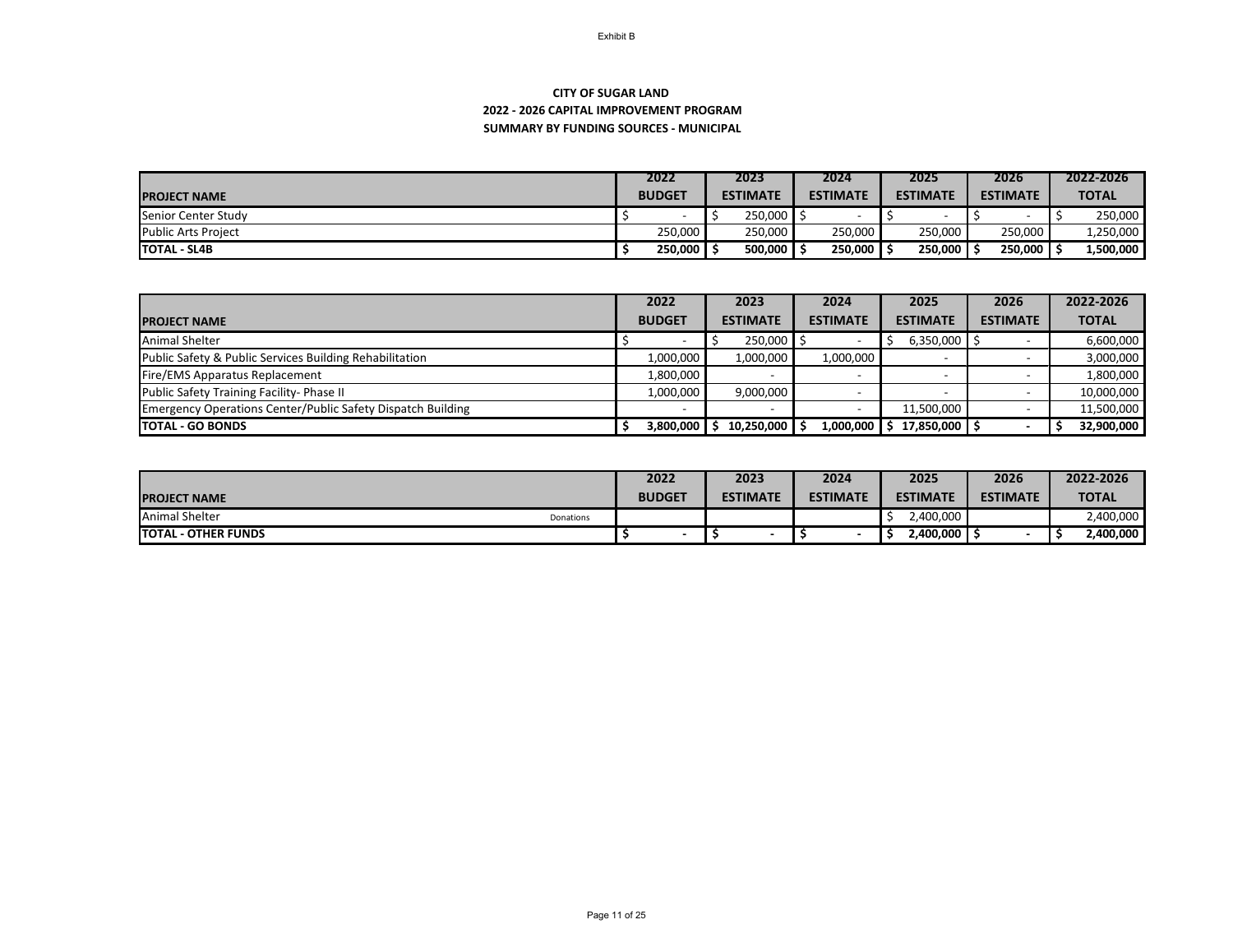#### **CITY OF SUGAR LAND 2022 - 2026 CAPITAL IMPROVEMENT PROGRAM DRAINAGE**

| <b>PROJECT</b> |                                                                            | <b>PRIOR</b>   | 2022          | 2023                     | 2024            | 2025            | 2026            | 2022-2026    |
|----------------|----------------------------------------------------------------------------|----------------|---------------|--------------------------|-----------------|-----------------|-----------------|--------------|
| NO.            | <b>PROJECT NAME</b>                                                        | <b>FUNDING</b> | <b>BUDGET</b> | <b>ESTIMATE</b>          | <b>ESTIMATE</b> | <b>ESTIMATE</b> | <b>ESTIMATE</b> | <b>TOTAL</b> |
|                | CDR1902 Riverbend Inlets and Pipes Replacement                             | 305,000        | 3,250,000     |                          |                 |                 |                 | 3,250,000    |
|                | CDR2101 Austin Park and Chimneystone Drainage Improvements                 | 1,200,000      | 15,300,000    |                          |                 |                 |                 | 15,300,000   |
|                | CDR2102 Sugar Creek Drainage Improvements - Montclair Drive                | 4,500,000      |               |                          | 4,300,000       |                 |                 | 4,300,000    |
|                | CDR2104 Citywide Flood Prevention & Drainage Studies                       | 600,000        |               |                          |                 |                 |                 |              |
|                | CDR2105 Avalon/Brazos Landing/Commonwealth Drainage Impr Phase I           | 100,000        | 1,000,000     |                          |                 |                 |                 | 1,000,000    |
|                | CDR2106 Greatwood Village Drainage Improvements                            | 3,000,000      |               | $\overline{\phantom{0}}$ |                 |                 |                 |              |
|                | CDR2107 Avalon/Brazos Landing/Commonwealth Drainage Impr Phase II          | 520,000        |               | 6,780,000                |                 |                 |                 | 6,780,000    |
|                | CDR2108 Telfair Drainage Improvements- New Territory & Chatham             | 206,000        | 2,794,000     | $\overline{\phantom{0}}$ |                 |                 |                 | 2,794,000    |
|                | CDR2201 Covington Woods Drainage Improvements-Covington W & Imperial Woods |                | 360,000       | $\overline{\phantom{0}}$ | 2,640,000       |                 |                 | 3,000,000    |
|                | <b>TOTAL FUNDING</b>                                                       | \$10,431,000   | 22,704,000 \$ | $6,780,000$   \$         | $6,940,000$ \$  |                 |                 | \$36,424,000 |

|                        | <b>PRIOR</b>   | 2022                     | 2023                     | 2024                     | 2025                     | 2026                     | 2022-2026                |
|------------------------|----------------|--------------------------|--------------------------|--------------------------|--------------------------|--------------------------|--------------------------|
| <b>SOURCE OF FUNDS</b> | <b>FUNDING</b> | <b>BUDGET</b>            | <b>ESTIMATE</b>          | <b>ESTIMATE</b>          | <b>ESTIMATE</b>          | <b>ESTIMATE</b>          | <b>TOTAL</b>             |
| <b>General Revenue</b> |                | $\overline{\phantom{0}}$ | $\overline{\phantom{0}}$ |                          | $\overline{\phantom{0}}$ | $\overline{\phantom{0}}$ |                          |
| CO's                   | 55,000         | $\overline{\phantom{a}}$ |                          |                          |                          |                          |                          |
| GO Bonds               | 10,376,000     | 22,704,000               | 6,780,000                | 6,940,000                | $\overline{\phantom{0}}$ |                          | 36,424,000               |
| <b>SLDC</b>            |                | $\overline{\phantom{a}}$ |                          |                          |                          |                          |                          |
| SL <sub>4</sub> B      |                | $\overline{\phantom{a}}$ | $\overline{\phantom{0}}$ |                          | $\overline{\phantom{0}}$ | $\overline{\phantom{0}}$ |                          |
| Revenue Bonds          |                | $\overline{\phantom{0}}$ | $\overline{\phantom{0}}$ | $\overline{\phantom{a}}$ | $\overline{\phantom{0}}$ | $\overline{\phantom{0}}$ | $\overline{\phantom{0}}$ |
| <b>Tourism Fund</b>    |                | $\overline{\phantom{a}}$ |                          |                          | $\overline{\phantom{0}}$ | <b>1</b>                 |                          |
| <b>Other Funding</b>   |                | $\overline{\phantom{0}}$ | $\overline{\phantom{0}}$ |                          | $\overline{\phantom{0}}$ | $\overline{\phantom{a}}$ |                          |
| <b>TOTAL</b>           | \$10,431,000   | 22,704,000<br>\$         | $6,780,000$   \$         | 6,940,000                | $\overline{\phantom{a}}$ |                          | \$36,424,000             |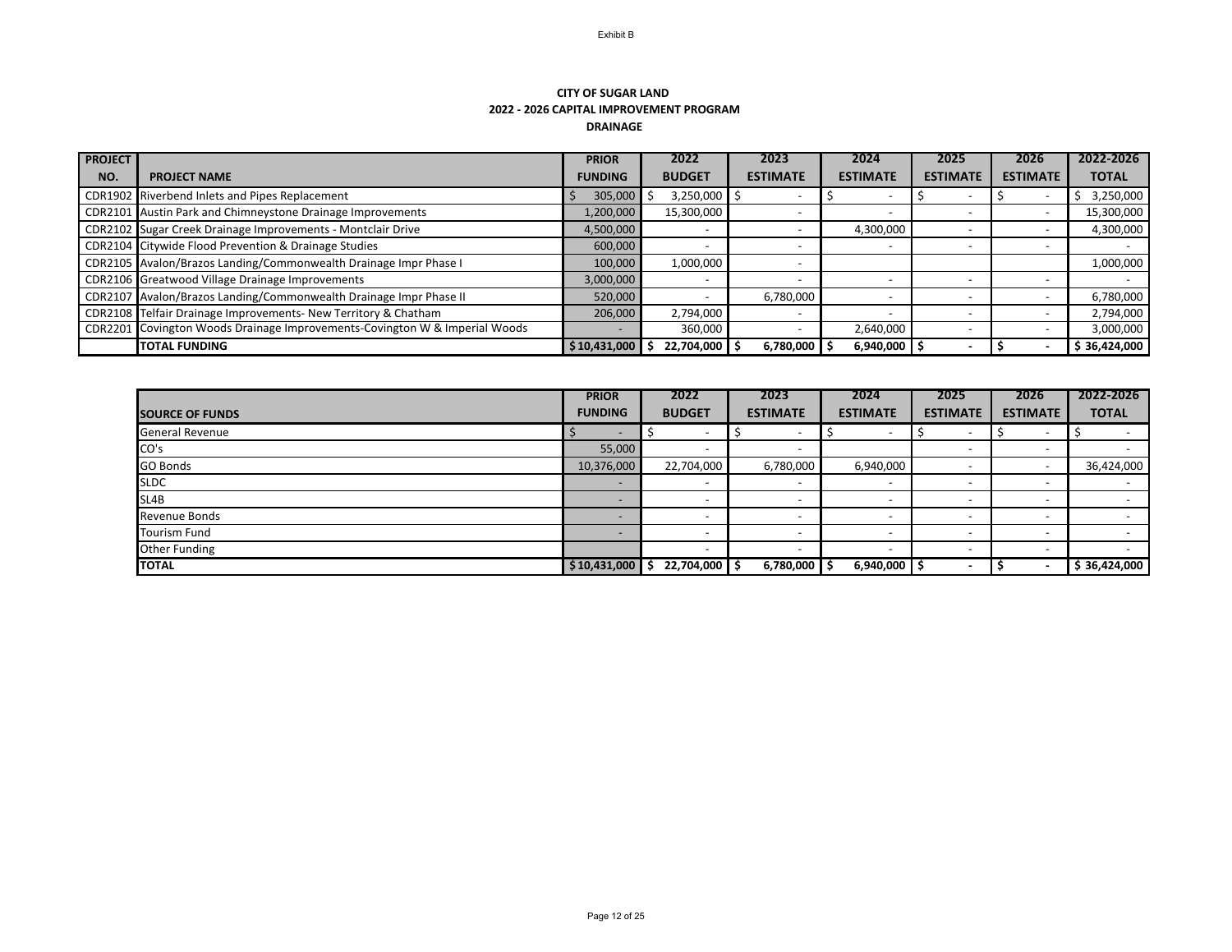## **SUMMARY BY FUNDING SOURCES - DRAINAGE CITY OF SUGAR LAND 2022 - 2026 CAPITAL IMPROVEMENT PROGRAM**

|                                                                    | 2022                     | 2023            | 2024                     | 2025                     | 2026            | 2022-2026    |
|--------------------------------------------------------------------|--------------------------|-----------------|--------------------------|--------------------------|-----------------|--------------|
| <b>PROJECT NAME</b>                                                | <b>BUDGET</b>            | <b>ESTIMATE</b> | <b>ESTIMATE</b>          | <b>ESTIMATE</b>          | <b>ESTIMATE</b> | <b>TOTAL</b> |
| Riverbend Inlets and Pipes Replacement                             | 3,250,000                |                 |                          |                          |                 | 3,250,000    |
| Austin Park and Chimneystone Drainage Improvements                 | 15,300,000               |                 |                          |                          |                 | 15,300,000   |
| Sugar Creek Drainage Improvements - Montclair Drive                | $\overline{\phantom{0}}$ |                 | 4,300,000                |                          |                 | 4,300,000    |
| Avalon/Brazos Landing/Commonwealth Drainage Impr Phase I           | 1,000,000                |                 | $\overline{\phantom{a}}$ | $\overline{\phantom{0}}$ |                 | 1,000,000    |
| Avalon/Brazos Landing/Commonwealth Drainage Impr Phase II          |                          | 6,780,000       |                          |                          |                 | 6,780,000    |
| Telfair Drainage Improvements- New Territory & Chatham             | 2,794,000                |                 |                          |                          |                 | 2,794,000    |
| Covington Woods Drainage Improvements-Covington W & Imperial Woods | 360,000                  |                 | 2,640,000                |                          |                 | 3,000,000    |
| <b>TOTAL - GO BONDS</b>                                            | 22,704,000               | 6,780,000       | 6,940,000                |                          |                 | \$36,424,000 |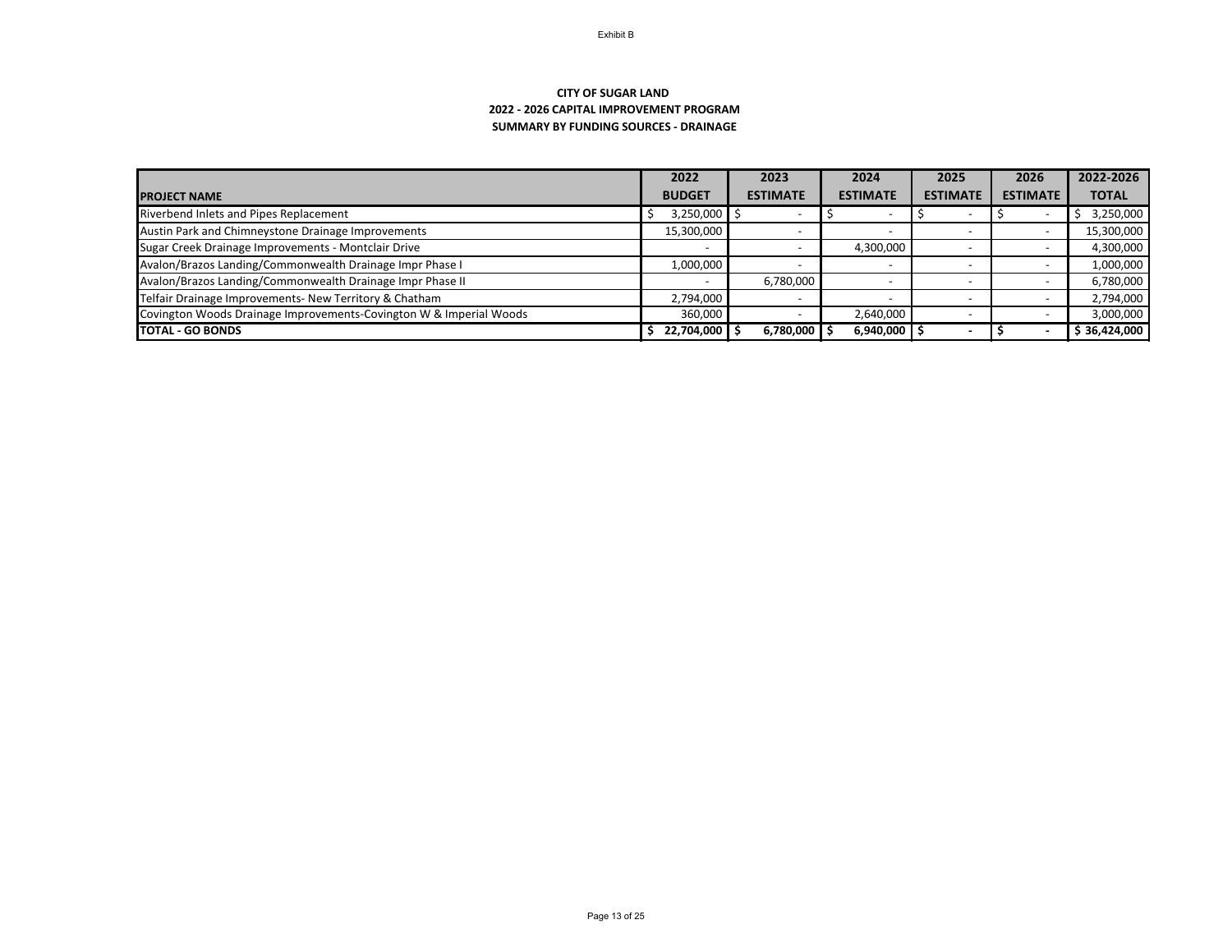## **CITY OF SUGAR LAND 2022 - 2026 CAPITAL IMPROVEMENT PROGRAM PARKS**

| <b>PROJECT</b> |                                                 | <b>PRIOR</b>             | 2022          | 2023                     | 2024                     | 2025                     | 2026                     | 2022-2026    |
|----------------|-------------------------------------------------|--------------------------|---------------|--------------------------|--------------------------|--------------------------|--------------------------|--------------|
| NO.            | <b>PROJECT NAME</b>                             | <b>FUNDING</b>           | <b>BUDGET</b> | <b>ESTIMATE</b>          | <b>ESTIMATE</b>          | <b>ESTIMATE</b>          | <b>ESTIMATE</b>          | <b>TOTAL</b> |
|                | CPK1506 First Colony Trail                      | $1,633,375$ \$           |               |                          |                          | $\overline{\phantom{0}}$ | $\overline{\phantom{0}}$ |              |
|                | CPK1606 Brazos River Park PH II                 | 4,454,713                |               |                          | $\overline{\phantom{a}}$ |                          |                          |              |
|                | CPK1702 Ditch H Trail                           | 7,097,665                |               |                          | $\overline{a}$           |                          |                          |              |
| CPK2001        | Cullinan Park Improvements-Phase II             | 1,100,000                |               |                          | $\overline{\phantom{0}}$ | $\overline{\phantom{0}}$ | $\overline{\phantom{0}}$ |              |
|                | CPK2002 Joint Participation in CIP              | 200,000                  |               | $\overline{\phantom{0}}$ | $\overline{\phantom{a}}$ |                          |                          |              |
| CPK2101        | Joint Participation in CIP                      | 200,000                  |               | $\overline{\phantom{0}}$ | $\overline{\phantom{a}}$ | $\overline{\phantom{0}}$ | $\overline{\phantom{0}}$ |              |
|                | CPK2201 Joint Participation in CIP              |                          | 200,000       |                          | $\overline{\phantom{a}}$ |                          |                          | 200,000      |
|                | CPK2202 Old Imperial Farm Cemetery Improvements |                          | 150,000       |                          |                          |                          |                          | 150,000      |
| <b>CPK2301</b> | Joint Participation in CIP                      |                          |               | 200,000                  | 200,000                  | 200,000                  | 200,000                  | 800,000      |
|                | CPK2302 Cullinan Park Improvements-Phase III    | $\overline{\phantom{0}}$ |               | 1,000,000                | $\overline{\phantom{0}}$ | $\overline{\phantom{0}}$ | $\overline{\phantom{0}}$ | 1,000,000    |
|                | <b>TOTAL FUNDING</b>                            | $14,685,753$ \$          | 350,000       | 1,200,000                | 200,000                  | 200,000                  | 200,000                  | 2,150,000    |

|                           | <b>PRIOR</b>             | 2022                     | 2023                         | 2024                     | 2025                     | 2026                     | 2022-2026       |
|---------------------------|--------------------------|--------------------------|------------------------------|--------------------------|--------------------------|--------------------------|-----------------|
| <b>SOURCE OF FUNDS</b>    | <b>FUNDING</b>           | <b>BUDGET</b>            | <b>ESTIMATE</b>              | <b>ESTIMATE</b>          | <b>ESTIMATE</b>          | <b>ESTIMATE</b>          | <b>TOTAL</b>    |
| <b>General Revenue</b>    | $\overline{\phantom{0}}$ | $\overline{\phantom{a}}$ | $\overline{\phantom{0}}$     | $\overline{\phantom{0}}$ | $\overline{\phantom{0}}$ |                          |                 |
| CO's                      |                          | $\overline{\phantom{a}}$ | $\overline{\phantom{0}}$     | $\overline{\phantom{0}}$ | $\overline{\phantom{0}}$ | $\overline{\phantom{0}}$ |                 |
| <b>CDBG</b>               | $\overline{\phantom{0}}$ | $\overline{\phantom{a}}$ | $\overline{\phantom{0}}$     | $\overline{\phantom{a}}$ | $\overline{\phantom{0}}$ |                          |                 |
| <b>GO Bonds</b>           | 13,185,753               | $\overline{\phantom{a}}$ | $\qquad \qquad \blacksquare$ | $\overline{\phantom{0}}$ | $\overline{\phantom{0}}$ | $\overline{\phantom{0}}$ |                 |
| <b>SLDC</b>               |                          | $\overline{\phantom{a}}$ | $\overline{\phantom{a}}$     | $\overline{\phantom{0}}$ | $\overline{\phantom{0}}$ |                          |                 |
| SL4B                      | 400,000                  | 350,000                  | 200,000                      | 200,000                  | 200,000                  | 200,000                  | 1,150,000       |
| <b>Revenue Bonds</b>      | $\overline{\phantom{0}}$ | $\overline{\phantom{a}}$ | $\overline{\phantom{a}}$     | $\overline{\phantom{0}}$ | $\overline{\phantom{0}}$ | $\overline{\phantom{0}}$ |                 |
| <b>Airport Revenues</b>   |                          | $\overline{\phantom{a}}$ | $\overline{\phantom{a}}$     | $\overline{\phantom{a}}$ | $\overline{\phantom{0}}$ |                          |                 |
| <b>Tourism Fund</b>       | $\overline{\phantom{0}}$ | $\overline{\phantom{0}}$ | $\overline{\phantom{a}}$     | $\overline{\phantom{0}}$ | $\overline{\phantom{0}}$ | $\overline{\phantom{0}}$ |                 |
| Other Funding (Donations) | 1,100,000                | $\overline{\phantom{a}}$ | 1,000,000                    | $\overline{\phantom{0}}$ | $\overline{\phantom{0}}$ |                          | 1,000,000       |
| <b>TOTAL</b>              | $14,685,753$ \$          | $350,000$ $\frac{1}{5}$  | $1,200,000$   \$             | $200,000$   \$           | $200,000$   \$           | 200,000                  | 2,150,000<br>\$ |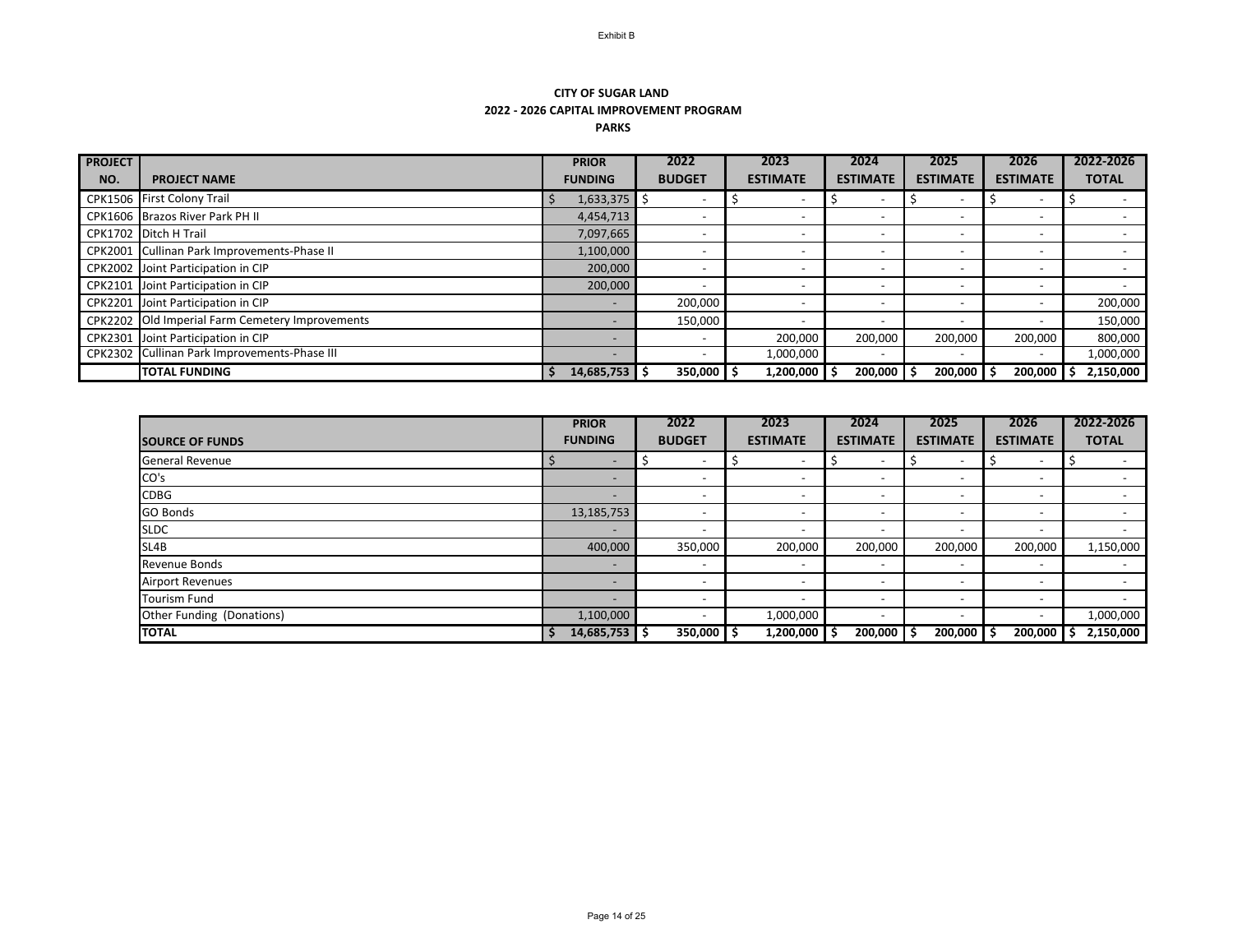## **SUMMARY BY FUNDING SOURCES - PARKS CITY OF SUGAR LAND 2022 - 2026 CAPITAL IMPROVEMENT PROGRAM**

|                                         | 2022          | 2023            | 2024            | 2025            | 2026            | 2022-2026    |
|-----------------------------------------|---------------|-----------------|-----------------|-----------------|-----------------|--------------|
| <b>PROJECT NAME</b>                     | <b>BUDGET</b> | <b>ESTIMATE</b> | <b>ESTIMATE</b> | <b>ESTIMATE</b> | <b>ESTIMATE</b> | <b>TOTAL</b> |
| <b>Joint Participation in CIP</b>       | 200,000       | $200,000$ \$    | $200,000$ \ \$  | $200,000$ \$    | 200,000         | 1,000,000    |
| Old Imperial Farm Cemetery Improvements | 150,000       |                 |                 |                 |                 | 150,000      |
| <b>TOTAL - SL4B</b>                     | 350,000       | $200,000$   \$  | 200,000         | 200,000         | 200,000         | 1,150,000    |

|                                      | 2022          | 2023            | 2024            | 2025            | 2026            | 2022-2026    |
|--------------------------------------|---------------|-----------------|-----------------|-----------------|-----------------|--------------|
| <b>PROJECT NAME</b>                  | <b>BUDGET</b> | <b>ESTIMATE</b> | <b>ESTIMATE</b> | <b>ESTIMATE</b> | <b>ESTIMATE</b> | <b>TOTAL</b> |
| Cullinan Park Improvements-Phase III |               | 1,000,000       |                 |                 |                 | 1,000,000    |
| <b>TOTAL - OTHER FUNDING</b>         |               | 1,000,000       |                 |                 |                 | 1,000,000    |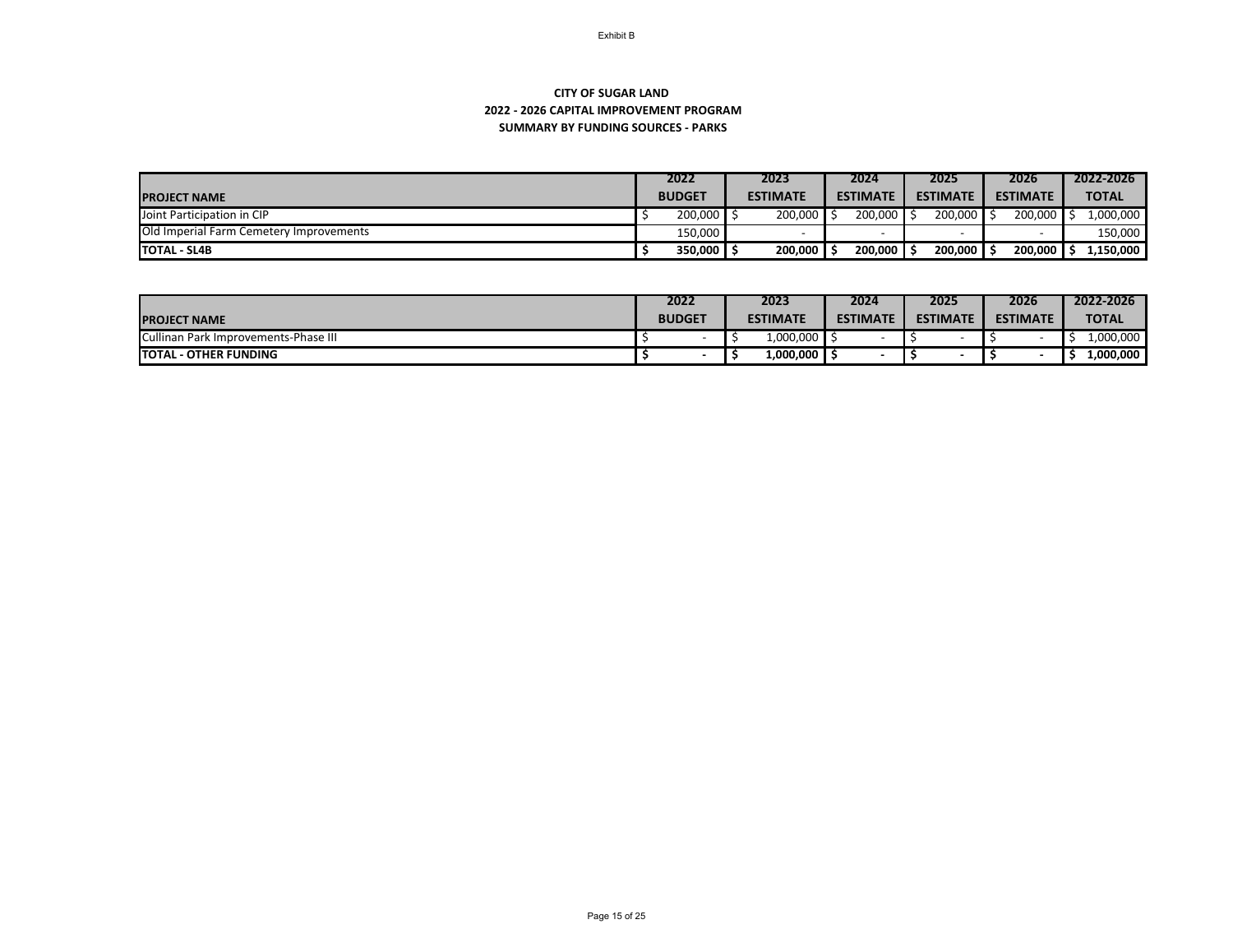#### **CITY OF SUGAR LAND 2022 - 2026 CAPITAL IMPROVEMENT PROGRAM STREETS**

| <b>PROJECT</b> |                                                                                      | <b>PRIOR</b>   |         | 2023<br>2022   |                 | 2024                      | 2025            | 2026                     | 2022-2026    |
|----------------|--------------------------------------------------------------------------------------|----------------|---------|----------------|-----------------|---------------------------|-----------------|--------------------------|--------------|
| NO.            | <b>PROJECT NAME</b>                                                                  | <b>FUNDING</b> |         | <b>BUDGET</b>  | <b>ESTIMATE</b> | <b>ESTIMATE</b>           | <b>ESTIMATE</b> | <b>ESTIMATE</b>          | <b>TOTAL</b> |
| CST1703        | <b>SH6 Beautification Planning</b>                                                   |                | 100,000 |                |                 | $\overline{\phantom{0}}$  |                 | $\overline{\phantom{0}}$ |              |
| CST1802        | <b>Wayfinding Signs</b>                                                              | 275,000        |         |                |                 |                           |                 |                          |              |
|                | CST1901 Soldiers Field Ext to SH6/Roundabout @ First Colony Blvd. & Brooks St        | 328,500        |         |                |                 |                           |                 | $\overline{\phantom{0}}$ |              |
|                | CST2003 Owens Road Project - Mobility Bond Project                                   | 150,000        |         |                | 2,000,000       | $\overline{\phantom{0}}$  |                 |                          | 2,000,000    |
|                | CST2101 Citywide Transportation & Mobility Studies                                   | 400,000        |         |                |                 | ۰                         |                 | $\overline{\phantom{0}}$ |              |
|                | CST2102 University Blvd. Widening- Mobility Bond Project                             | 200,000        |         |                | 1,500,000       |                           |                 |                          | 1,500,000    |
| CST2201        | Major Street Rehabilitation                                                          |                |         | 1,000,000      | 2,000,000       | 1,000,000                 |                 |                          | 4,000,000    |
| CST2202        | Brooks Street and First Colony Intersection Improvements at SH6                      |                |         | 2,550,000      |                 |                           |                 |                          | 2,550,000    |
|                | CST2203 University Blvd. Widening- Mobility Bond Project (Intersection Improvements) |                |         | 200,000        |                 | $\overline{\phantom{0}}$  |                 | $\overline{\phantom{0}}$ | 200,000      |
| CST2103        | Brazos River Turnaround Alternative - UHSL Roadway                                   |                |         |                | 4,000,000       |                           |                 |                          | 4,000,000    |
| CST2401        | Country Club Blvd Improvements from Sugar Creek to Chesterfield                      |                |         |                |                 | 1,700,000                 |                 |                          | 1,700,000    |
|                | <b>TOTAL FUNDING</b>                                                                 | 1,453,500      |         | $3,750,000$ \$ | 9,500,000       | $2,700,000$ $\uparrow$ \$ |                 |                          | \$15,950,000 |

|                         | <b>PRIOR</b>             | 2022                     | 2023                     | 2024                     | 2025                     | 2026                     | 2022-2026    |
|-------------------------|--------------------------|--------------------------|--------------------------|--------------------------|--------------------------|--------------------------|--------------|
| <b>SOURCE OF FUNDS</b>  | <b>FUNDING</b>           | <b>BUDGET</b>            | <b>ESTIMATE</b>          | <b>ESTIMATE</b>          | <b>ESTIMATE</b>          | <b>ESTIMATE</b>          | <b>TOTAL</b> |
| <b>General Revenue</b>  |                          | $\overline{\phantom{0}}$ | $\overline{\phantom{0}}$ | $\overline{\phantom{a}}$ | $\overline{\phantom{0}}$ |                          |              |
| CO's                    | 328,500                  | $\overline{\phantom{0}}$ | $\overline{\phantom{0}}$ | $\overline{\phantom{a}}$ | $\overline{\phantom{a}}$ | $\overline{\phantom{0}}$ |              |
| <b>SLDC</b>             | 150,000                  | $\overline{\phantom{0}}$ | 4,000,000                | $\overline{\phantom{0}}$ | $\overline{\phantom{a}}$ |                          | 4,000,000    |
| SL4B                    | 375,000                  | 200,000                  | 2,000,000                | $\overline{\phantom{a}}$ | $\overline{\phantom{a}}$ |                          | 2,200,000    |
| <b>Revenue Bonds</b>    | $\overline{\phantom{0}}$ | $\overline{\phantom{0}}$ | $\overline{\phantom{a}}$ | $\overline{\phantom{a}}$ | $\overline{\phantom{a}}$ | $\overline{\phantom{0}}$ |              |
| <b>GO Bonds</b>         | 600,000                  | 3,460,000                | 3,500,000                | 2,700,000                | $\overline{\phantom{a}}$ |                          | 9,660,000    |
| <b>System Revenues</b>  |                          |                          | $\overline{\phantom{a}}$ | $\overline{\phantom{a}}$ | $\overline{\phantom{a}}$ |                          |              |
| <b>CIP Fund Balance</b> |                          | 90,000                   |                          |                          |                          |                          | 90,000       |
| <b>Other Funding</b>    |                          | $\overline{\phantom{0}}$ | $\overline{\phantom{a}}$ | $\overline{\phantom{a}}$ | $\overline{\phantom{a}}$ | $\overline{\phantom{0}}$ |              |
| <b>TOTAL</b>            | 1,453,500<br><b>S</b>    | $3,750,000$   \$         | 9,500,000                | 2,700,000                |                          |                          | \$15,950,000 |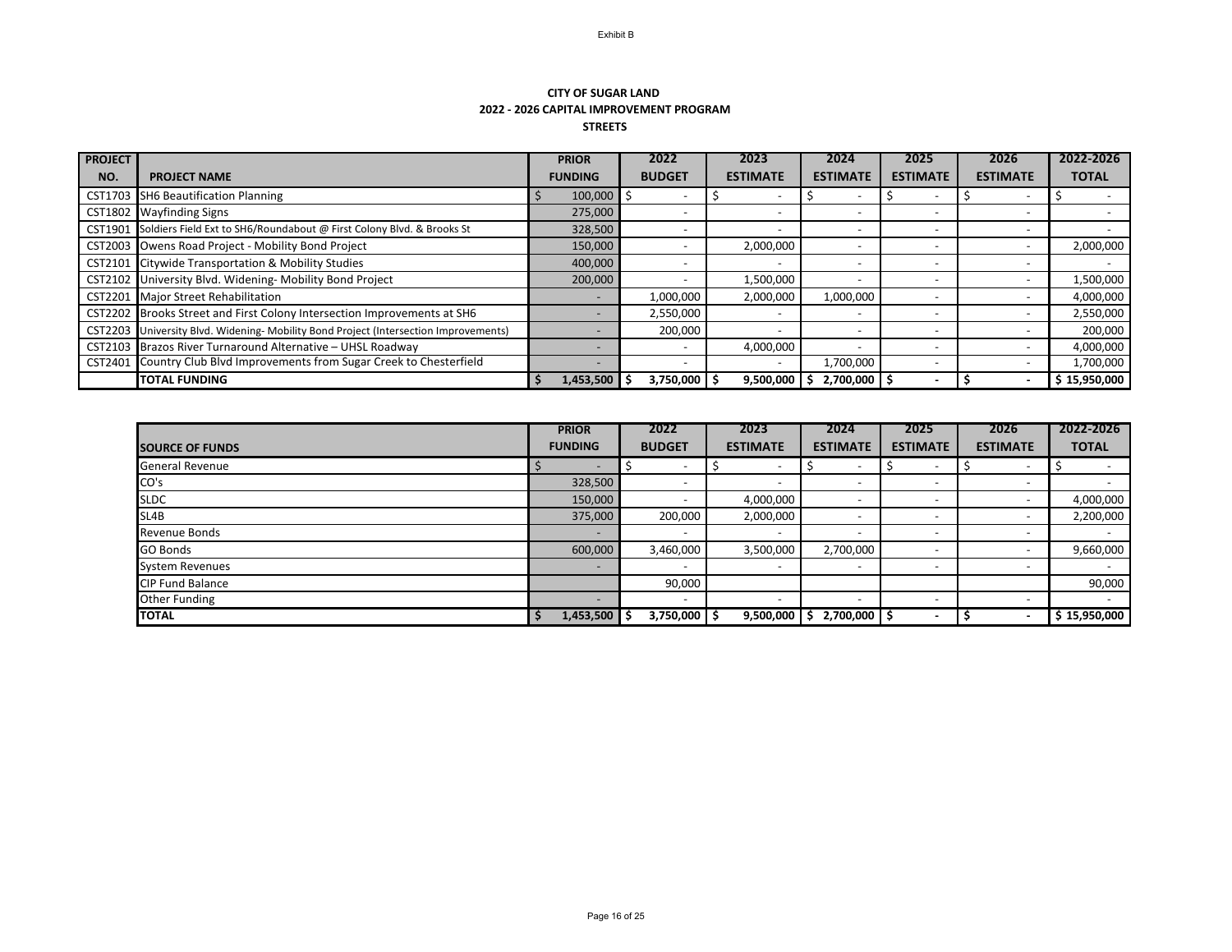## **SUMMARY BY FUNDING SOURCES - STREETS CITY OF SUGAR LAND 2022 - 2026 CAPITAL IMPROVEMENT PROGRAM**

|                                                                        | 2022          | 2023            | 2024            | 2025            | 2026            | 2022-2026    |
|------------------------------------------------------------------------|---------------|-----------------|-----------------|-----------------|-----------------|--------------|
| <b>IPROJECT NAME</b>                                                   | <b>BUDGET</b> | <b>ESTIMATE</b> | <b>ESTIMATE</b> | <b>ESTIMATE</b> | <b>ESTIMATE</b> | <b>TOTAL</b> |
| <b>Brooks Street and First Colony Intersection Improvements at SH6</b> | 90,000        |                 |                 |                 |                 | 90,000       |
| <b>TOTAL - CIP Fund Balance</b>                                        | 90,000        |                 |                 |                 |                 | 90,000       |

|                                                    | 2022          |  | 2023                       |                 | 2024 | 2025 |                          | 2026 |                 | 2022-2026    |
|----------------------------------------------------|---------------|--|----------------------------|-----------------|------|------|--------------------------|------|-----------------|--------------|
| <b>IPROJECT NAME</b>                               | <b>BUDGET</b> |  | <b>ESTIMATE</b>            | <b>ESTIMATE</b> |      |      | <b>ESTIMATE</b>          |      | <b>ESTIMATE</b> | <b>TOTAL</b> |
| Owens Road Project - Mobility Bond Project         |               |  | $2,000,000$ $\downarrow$   |                 |      |      |                          |      |                 | 2,000,000    |
| Brazos River Turnaround Alternative - UHSL Roadway |               |  | 2,000,000                  |                 |      |      |                          |      |                 | 2,000,000    |
| <b>ITOTAL - SLDC</b>                               |               |  | $4,000,000$ $\parallel$ \$ |                 |      |      | $\overline{\phantom{a}}$ |      |                 | 4,000,000    |

|                                                                              | 2022          | 2023             | 2024            | 2025            | 2026            | 2022-2026    |
|------------------------------------------------------------------------------|---------------|------------------|-----------------|-----------------|-----------------|--------------|
| <b>IPROJECT NAME</b>                                                         | <b>BUDGET</b> | <b>ESTIMATE</b>  | <b>ESTIMATE</b> | <b>ESTIMATE</b> | <b>ESTIMATE</b> | <b>TOTAL</b> |
| University Blvd. Widening- Mobility Bond Project (Intersection Improvements) | $200,000$ S   |                  |                 |                 |                 | 200,000      |
| Brazos River Turnaround Alternative - UHSL Roadway                           |               | 2,000,000        |                 |                 |                 | 2,000,000    |
| <b>TOTAL - SL4B</b>                                                          | $200,000$   9 | $2,000,000$ \ \$ |                 |                 |                 | 2,200,000    |

|                                                                 | 2022                       | 2023            | 2024            | 2025            | 2026            | 2022-2026    |
|-----------------------------------------------------------------|----------------------------|-----------------|-----------------|-----------------|-----------------|--------------|
| <b>PROJECT NAME</b>                                             | <b>BUDGET</b>              | <b>ESTIMATE</b> | <b>ESTIMATE</b> | <b>ESTIMATE</b> | <b>ESTIMATE</b> | <b>TOTAL</b> |
| Brooks Street and First Colony Intersection Improvements at SH6 | $2,460,000$ $\parallel$ \$ |                 |                 |                 |                 | 2,460,000    |
| University Blvd. Widening- Mobility Bond Project                |                            | 1,500,000       |                 |                 |                 | 1,500,000    |
| Major Street Rehabilitation                                     | 1,000,000                  | 2,000,000       | 1,000,000       |                 |                 | 4,000,000    |
| Country Club Blvd Improvements from Sugar Creek to Chesterfield |                            |                 | 1,700,000       |                 |                 | 1,700,000    |
| <b>ITOTAL - GO Bonds</b>                                        | $3,460,000$ \ \$           | 3,500,000       | $2,700,000$ \$  |                 |                 | 9,660,000    |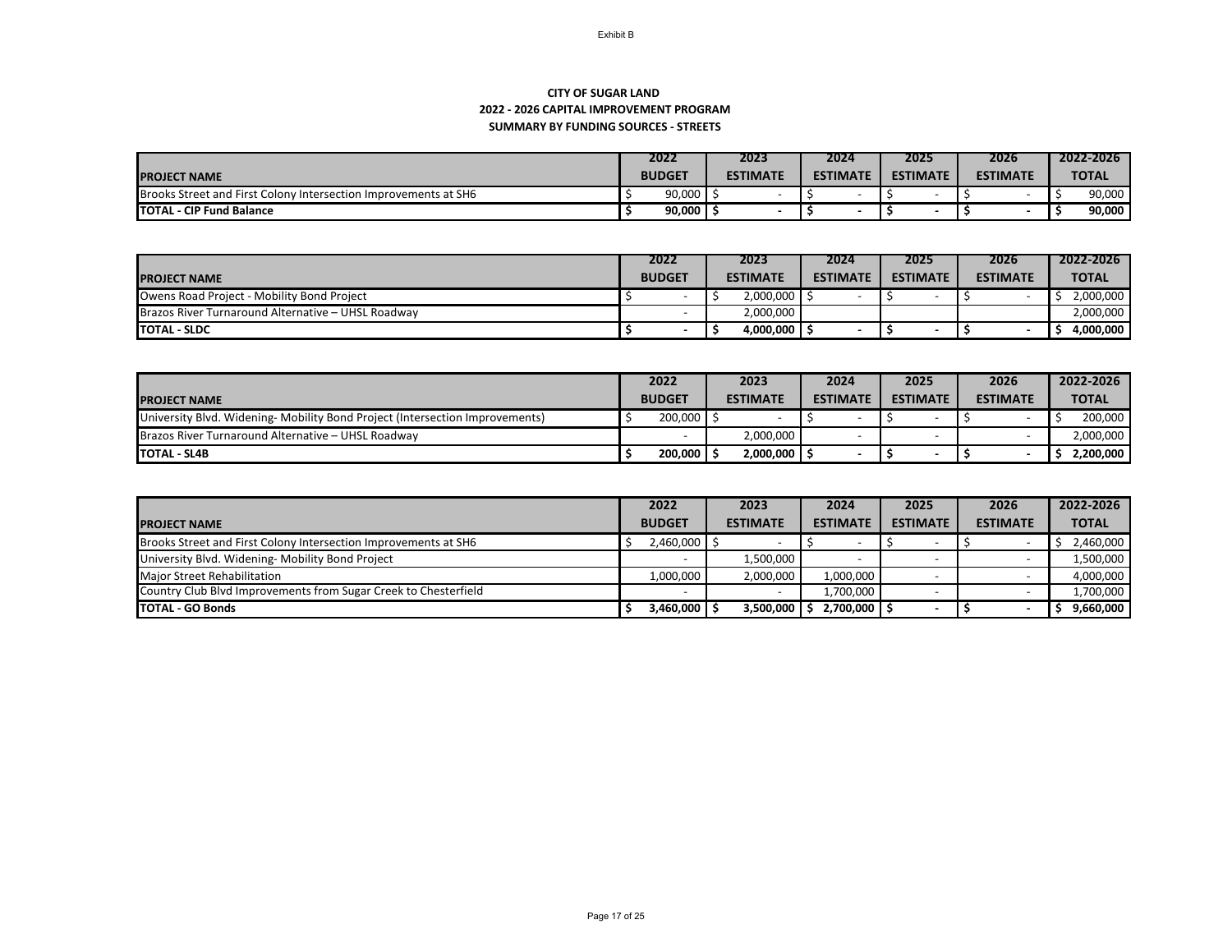## **CITY OF SUGAR LAND 2022 - 2026 CAPITAL IMPROVEMENT PROGRAM TRAFFIC**

| <b>PROJECT</b>          |                                                                                | <b>PRIOR</b>         | 2022          | 2023            | 2024                     | 2025            | 2026                     | 2022-2026    |
|-------------------------|--------------------------------------------------------------------------------|----------------------|---------------|-----------------|--------------------------|-----------------|--------------------------|--------------|
| NO.                     | <b>PROJECT NAME</b>                                                            | <b>FUNDING</b>       | <b>BUDGET</b> | <b>ESTIMATE</b> | <b>ESTIMATE</b>          | <b>ESTIMATE</b> | <b>ESTIMATE</b>          | <b>TOTAL</b> |
| <b>CTR1503</b> $\Gamma$ | Traffic Signal Management/Intelligent Transportation System (ITS)              | 4,263,000 $\vert$ \$ |               |                 | $\overline{\phantom{0}}$ |                 |                          |              |
|                         | CTR1701 Wayfinding for Pedestrian and Bicycle Routes                           | 115,000              |               |                 | $\overline{\phantom{0}}$ |                 | $\overline{\phantom{0}}$ |              |
|                         | CTR1702 SH6 North Bound at US59 Triple Left Turn Improvements and TxDOT Permit | 550,000              |               |                 |                          |                 |                          |              |
|                         | CTR1902 SH6/Settlers Way Improvements                                          | 45,000               |               |                 |                          |                 |                          |              |
|                         | CTR2002 Traffic Evaluation and Safety Improvements                             | 250,000              |               |                 |                          |                 |                          |              |
|                         | CTR2201 Landscape Replacement for Major Roadway and Enhancement Projects       |                      | 200,000       |                 |                          |                 |                          | 200,000      |
|                         | CTR2202 Fiber Optic Cable Intallation                                          |                      | 455,000       |                 |                          |                 |                          | 455,000      |
|                         | CTR2203 ITS-Railroad Monitoring, Communication and Notification System         |                      | 1,250,000     |                 |                          |                 |                          | 1,250,000    |
| CTR2301                 | Landscape Replacement for Major Roadway and Enhancement Projects               |                      |               | 200,000         | 200,000                  | 200,000         | 200,000                  | 800,000      |
|                         | <b>TOTAL FUNDING</b>                                                           | 5,223,000            | 1,905,000     | 200,000         | 200,000                  | 200,000         | 200,000                  | 2,705,000    |

|                              | <b>PRIOR</b>             | 2022                     | 2023            | 2024                     | 2025                     | 2026                     | 2022-2026    |
|------------------------------|--------------------------|--------------------------|-----------------|--------------------------|--------------------------|--------------------------|--------------|
| <b>SOURCE OF FUNDS</b>       | <b>FUNDING</b>           | <b>BUDGET</b>            | <b>ESTIMATE</b> | <b>ESTIMATE</b>          | <b>ESTIMATE</b>          | <b>ESTIMATE</b>          | <b>TOTAL</b> |
| <b>General Revenue</b>       |                          | $\overline{\phantom{0}}$ |                 | $\overline{\phantom{0}}$ | $\overline{\phantom{0}}$ | $\overline{\phantom{0}}$ |              |
| CO's                         | 4,408,000                | $\overline{\phantom{0}}$ |                 |                          | ۰                        |                          |              |
| <b>SLDC</b>                  | $\overline{\phantom{0}}$ | $\overline{\phantom{0}}$ |                 | $\overline{\phantom{0}}$ | $\overline{\phantom{0}}$ | $\overline{\phantom{0}}$ |              |
| SL4B                         | 115,000                  | 200,000                  | 200,000         | 200,000                  | 200,000                  | 200,000                  | 1,000,000    |
| Revenue Bonds                |                          | $\overline{\phantom{0}}$ |                 | $\overline{\phantom{0}}$ | $\overline{\phantom{a}}$ | $\overline{\phantom{a}}$ |              |
| <b>Tourism Fund</b>          |                          | $\overline{\phantom{0}}$ |                 | $\overline{\phantom{0}}$ | $\overline{\phantom{0}}$ | $\overline{\phantom{0}}$ |              |
| <b>CIP Fund Balance</b>      |                          | 1,705,000                |                 | $\overline{\phantom{0}}$ |                          |                          | 1,705,000    |
| <b>Other Funding Sources</b> | 700,000                  |                          |                 | $\overline{\phantom{0}}$ | $\overline{\phantom{0}}$ | $\overline{\phantom{0}}$ |              |
| <b>TOTAL</b>                 | 5,223,000<br>э           | $1,905,000$ \$           | $200,000$   \$  | $200,000$ $\frac{1}{5}$  | $200,000$   \$           | 200,000                  | 2,705,000    |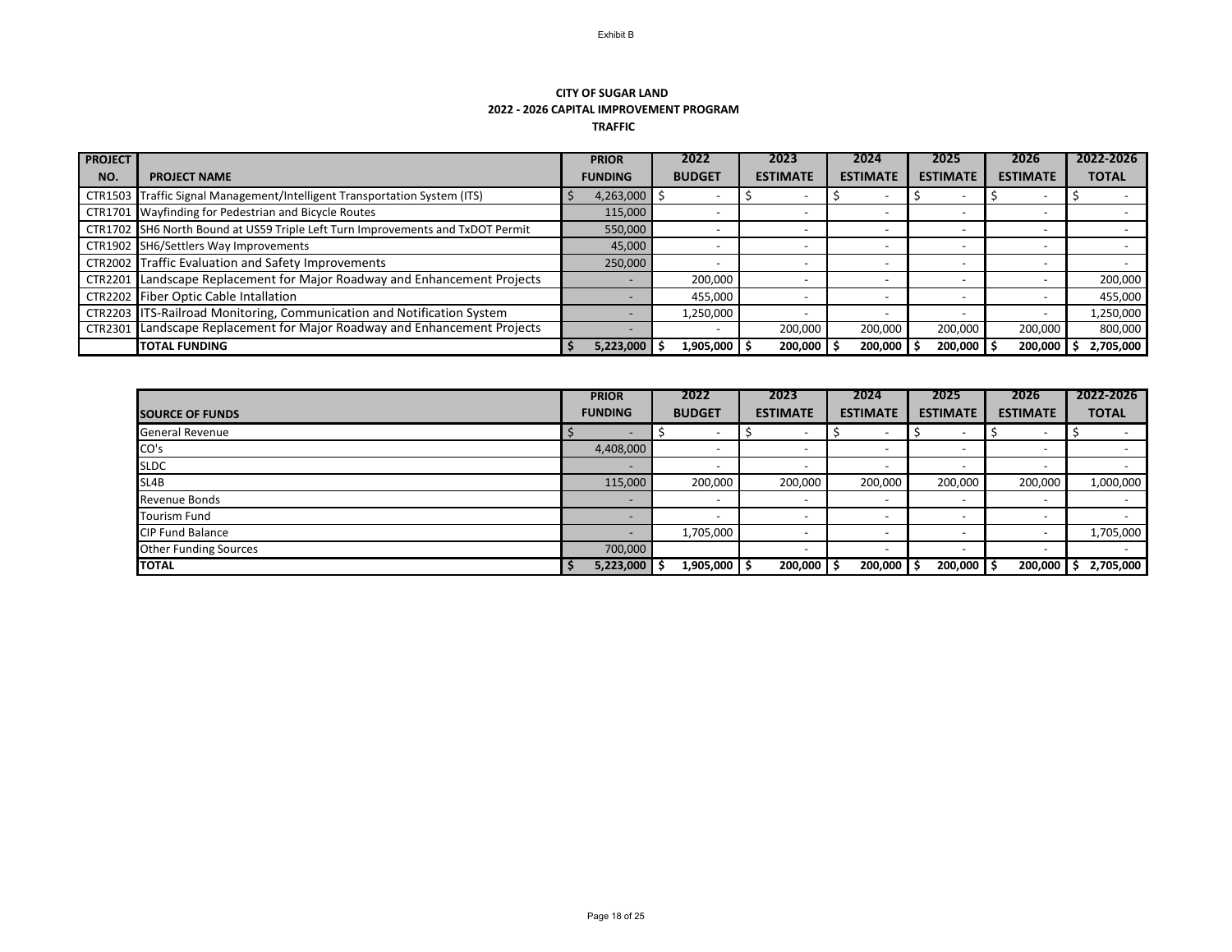## **SUMMARY BY FUNDING SOURCES - TRAFFIC CITY OF SUGAR LAND 2022 - 2026 CAPITAL IMPROVEMENT PROGRAM**

|                                                                  |  | 2022          | 2023                | 2024                 | 2025            | 2026            | 2022-2026    |
|------------------------------------------------------------------|--|---------------|---------------------|----------------------|-----------------|-----------------|--------------|
| <b>PROJECT NAME</b>                                              |  | <b>BUDGET</b> | <b>ESTIMATE</b>     | <b>ESTIMATE</b>      | <b>ESTIMATE</b> | <b>ESTIMATE</b> | <b>TOTAL</b> |
| Landscape Replacement for Major Roadway and Enhancement Projects |  | 200,000       | $200,000$ $\mid$ \$ | $200,000$ $\vert$ \$ | $200,000$ :     | 200,000         | 1,000,000    |
| <b>TOTAL - SL4B</b>                                              |  | 200,000       | $200,000$ .         | $200,000$ S          | 200,000         | 200,000         | 1,000,000    |

|                                                                       | 2022          | 2023            |  | 2024            |  | 2025            | 2026 |                 | 2022-2026        |
|-----------------------------------------------------------------------|---------------|-----------------|--|-----------------|--|-----------------|------|-----------------|------------------|
| <b>PROJECT NAME</b>                                                   | <b>BUDGET</b> | <b>ESTIMATE</b> |  | <b>ESTIMATE</b> |  | <b>ESTIMATE</b> |      | <b>ESTIMATE</b> | <b>TOTAL</b>     |
| <b>Fiber Optic Cable Intallation</b>                                  | 455,000       |                 |  |                 |  |                 |      |                 | 455,000          |
| <b>ITS-Railroad Monitoring, Communication and Notification System</b> | 1,250,000     |                 |  |                 |  |                 |      |                 | ,250,000         |
| <b>TOTAL - CIP Fund Balance</b>                                       | 1,705,000     |                 |  |                 |  |                 |      |                 | <b>1,705,000</b> |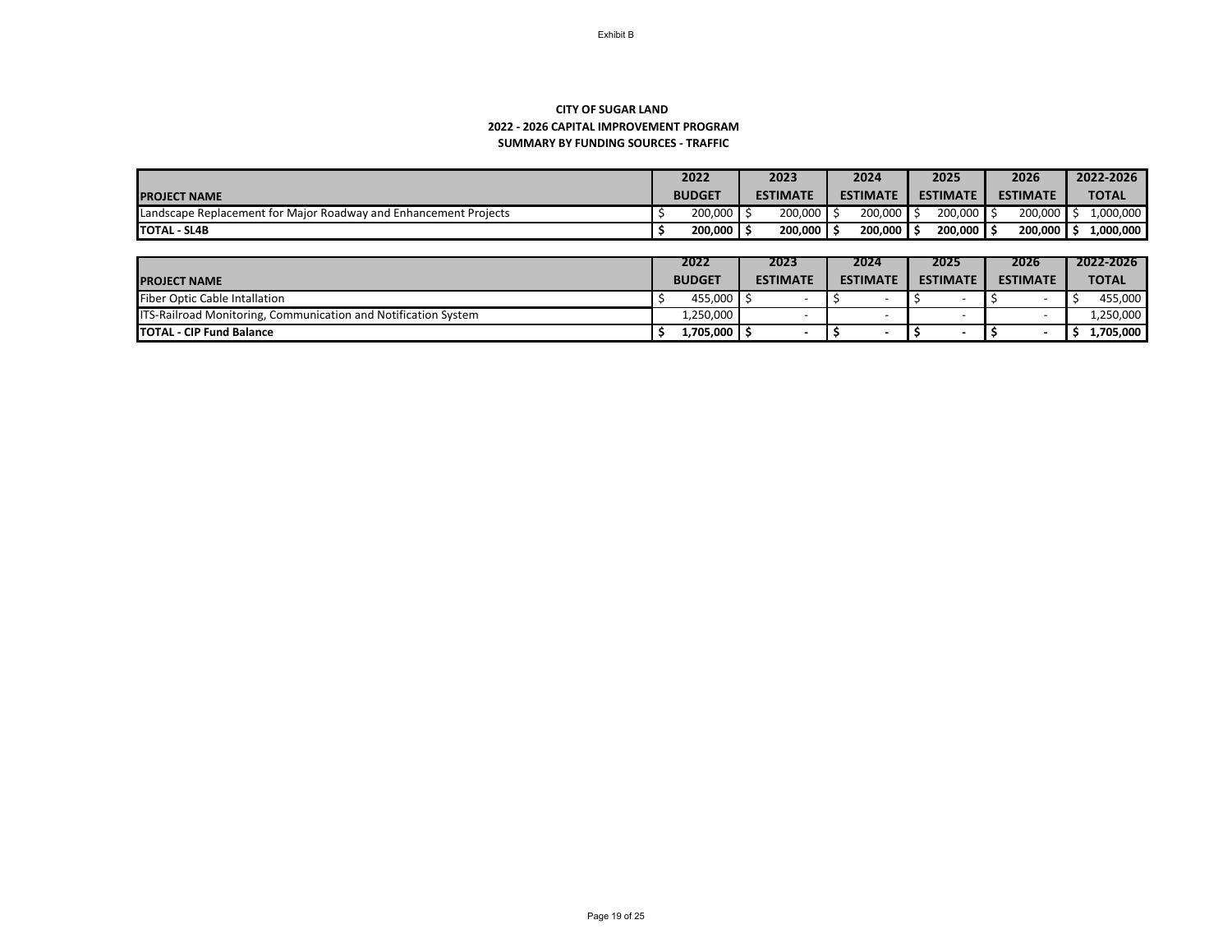## **CITY OF SUGAR LAND 2022 - 2026 CAPITAL IMPROVEMENT PROGRAM SURFACE WATER**

| <b>PROJECT</b> |                                                        | <b>PRIOR</b> |                | 2022          | 2023 |                 | 2024            | 2025                             | 2026            | 2022-2026    |
|----------------|--------------------------------------------------------|--------------|----------------|---------------|------|-----------------|-----------------|----------------------------------|-----------------|--------------|
| NO.            | <b>PROJECT NAME</b>                                    |              | <b>FUNDING</b> | <b>BUDGET</b> |      | <b>ESTIMATE</b> | <b>ESTIMATE</b> | <b>ESTIMATE</b>                  | <b>ESTIMATE</b> | <b>TOTAL</b> |
|                | <b>CSW2001 Surface Water Treatment Plant Expansion</b> |              | 796,250        |               |      |                 |                 | $3,500,000$   \$ 59,805,000   \$ |                 | 63,305,000   |
|                | CSW2002 Surface Water Transmission Lines               |              | 477,800        |               |      |                 | 1,816,560       | 12,630,200                       |                 | 14,446,760   |
|                | CSW2101 Groundwater Plant Surface Water Conversion     |              | 165,000        | 35,000        |      |                 | 495,000         | 10,428,000                       |                 | 10,958,000   |
|                | <b>CSW2601 North WWTP Reuse PER</b>                    |              |                |               |      |                 |                 |                                  | 527,000         | 527,000      |
|                | <b>TOTAL FUNDING</b>                                   |              | 1,439,050      | 35,000        |      |                 | IS.             | 5,811,560   \$ 82,863,200   \$   | 527,000         | 89,236,760   |

|                        | <b>PRIOR</b>             | 2022          | 2023                     | 2024                     | 2025                        | 2026                     | 2022-2026    |
|------------------------|--------------------------|---------------|--------------------------|--------------------------|-----------------------------|--------------------------|--------------|
| <b>SOURCE OF FUNDS</b> | <b>FUNDING</b>           | <b>BUDGET</b> | <b>ESTIMATE</b>          | <b>ESTIMATE</b>          | <b>ESTIMATE</b>             | <b>ESTIMATE</b>          | <b>TOTAL</b> |
| <b>General Revenue</b> | $\overline{\phantom{0}}$ |               | $\overline{\phantom{0}}$ | $\overline{\phantom{0}}$ | $\overline{\phantom{0}}$    | $\overline{\phantom{0}}$ |              |
| CO's                   |                          |               | $\overline{\phantom{0}}$ | $\overline{\phantom{0}}$ | $\overline{\phantom{0}}$    | $\overline{\phantom{0}}$ | $ -$         |
| <b>SLDC</b>            |                          |               | $\overline{\phantom{a}}$ | $\overline{\phantom{0}}$ | $\overline{\phantom{0}}$    | $\overline{\phantom{0}}$ |              |
| SL4B                   |                          |               |                          | $\overline{\phantom{0}}$ | $\overline{\phantom{0}}$    | $\overline{\phantom{0}}$ |              |
| <b>Revenue Bonds</b>   | 1,439,050                | 35,000        |                          | 5,811,560                | 62,863,200                  | 527,000                  | 69,236,760   |
| <b>System Revenues</b> |                          |               | $\overline{\phantom{a}}$ | $\overline{\phantom{0}}$ | $\overline{\phantom{0}}$    | $\overline{\phantom{0}}$ |              |
| <b>Other Funding</b>   |                          |               | $\overline{\phantom{0}}$ | $\overline{\phantom{0}}$ | 20,000,000                  | $\overline{\phantom{0}}$ | 20,000,000   |
| <b>TOTAL</b>           | $1,439,050$ \$           | 35,000        | $\overline{\phantom{0}}$ |                          | $5,811,560$ \$82,863,200 \$ | 527,000 \$               | 89,236,760   |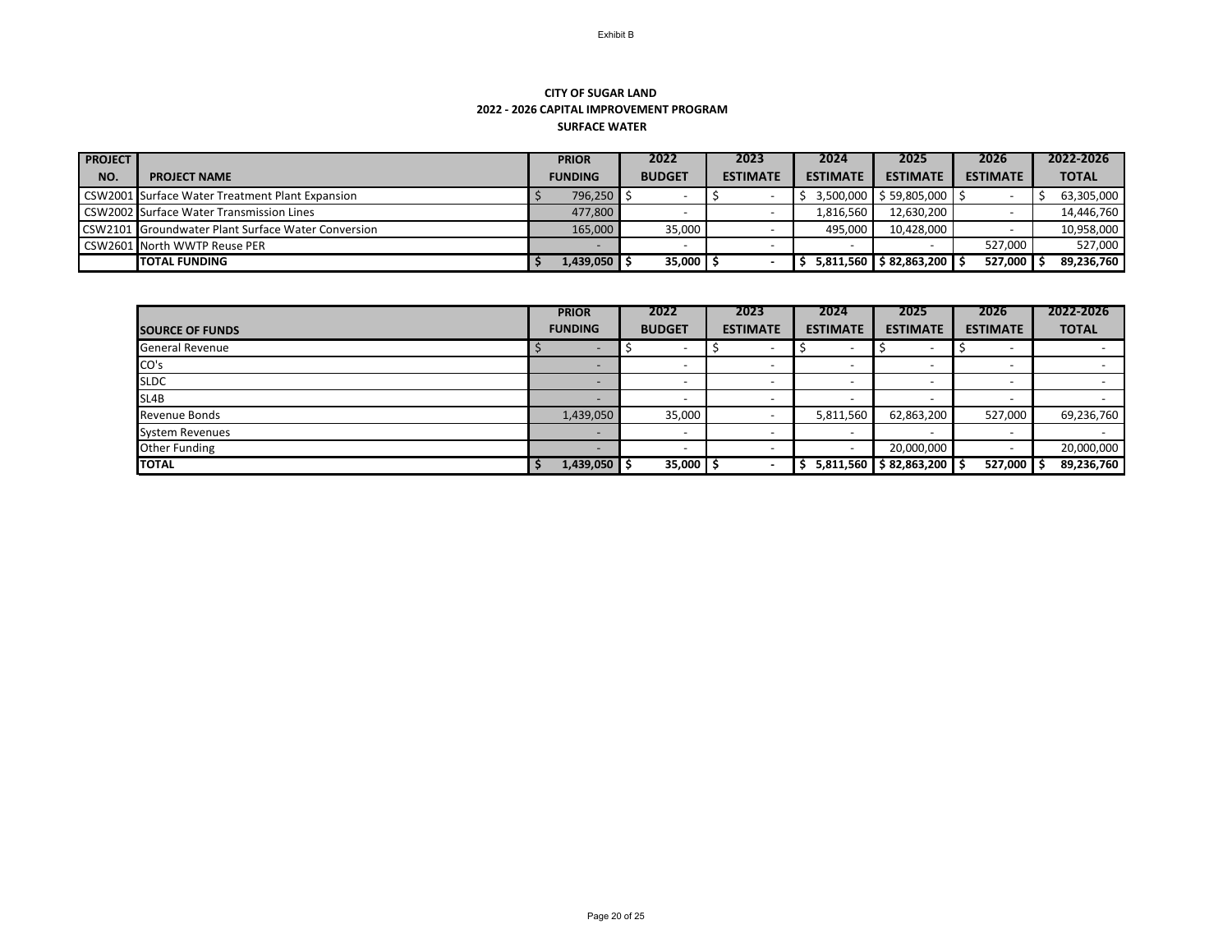## **SUMMARY BY FUNDING SOURCES - SURFACE WATER CITY OF SUGAR LAND 2022 - 2026 CAPITAL IMPROVEMENT PROGRAM**

|                                            | 2022          | 2023            | 2024            | 2025                   | 2026            | 2022-2026    |  |
|--------------------------------------------|---------------|-----------------|-----------------|------------------------|-----------------|--------------|--|
| <b>IPROJECT NAME</b>                       | <b>BUDGET</b> | <b>ESTIMATE</b> | <b>ESTIMATE</b> | <b>ESTIMATE</b>        | <b>ESTIMATE</b> | <b>TOTAL</b> |  |
| Surface Water Treatment Plant Expansion    |               |                 |                 | 3,500,000 \$39,805,000 |                 | 43,305,000   |  |
| Surface Water Transmission Lines           |               |                 | 1,816,560       | 12,630,200             |                 | 14,446,760   |  |
| Groundwater Plant Surface Water Conversion | 35,000        |                 | 495,000         | 10,428,000             |                 | 10,958,000   |  |
| North WWTP Reuse PER                       |               |                 |                 |                        | 527,000         | 527,000      |  |
| <b>TOTAL - REVENUE BONDS</b>               | 35,000        |                 | 5,811,560       | \$62,863,200           | 527,000         | 69,236,760   |  |

|                                         | 2022          | 2023            | 2024            | 2025                     | 2026            | 2022-2026    |
|-----------------------------------------|---------------|-----------------|-----------------|--------------------------|-----------------|--------------|
| <b>IPROJECT NAME</b>                    | <b>BUDGET</b> | <b>ESTIMATE</b> | <b>ESTIMATE</b> | <b>ESTIMATE</b>          | <b>ESTIMATE</b> | <b>TOTAL</b> |
| Surface Water Treatment Plant Expansion |               |                 |                 | $\frac{1}{2}$ 20,000,000 |                 | 20,000,000   |
| <b>TOTAL - CIP Fund Balance</b>         |               |                 |                 | 20,000,000               |                 | 20,000,000   |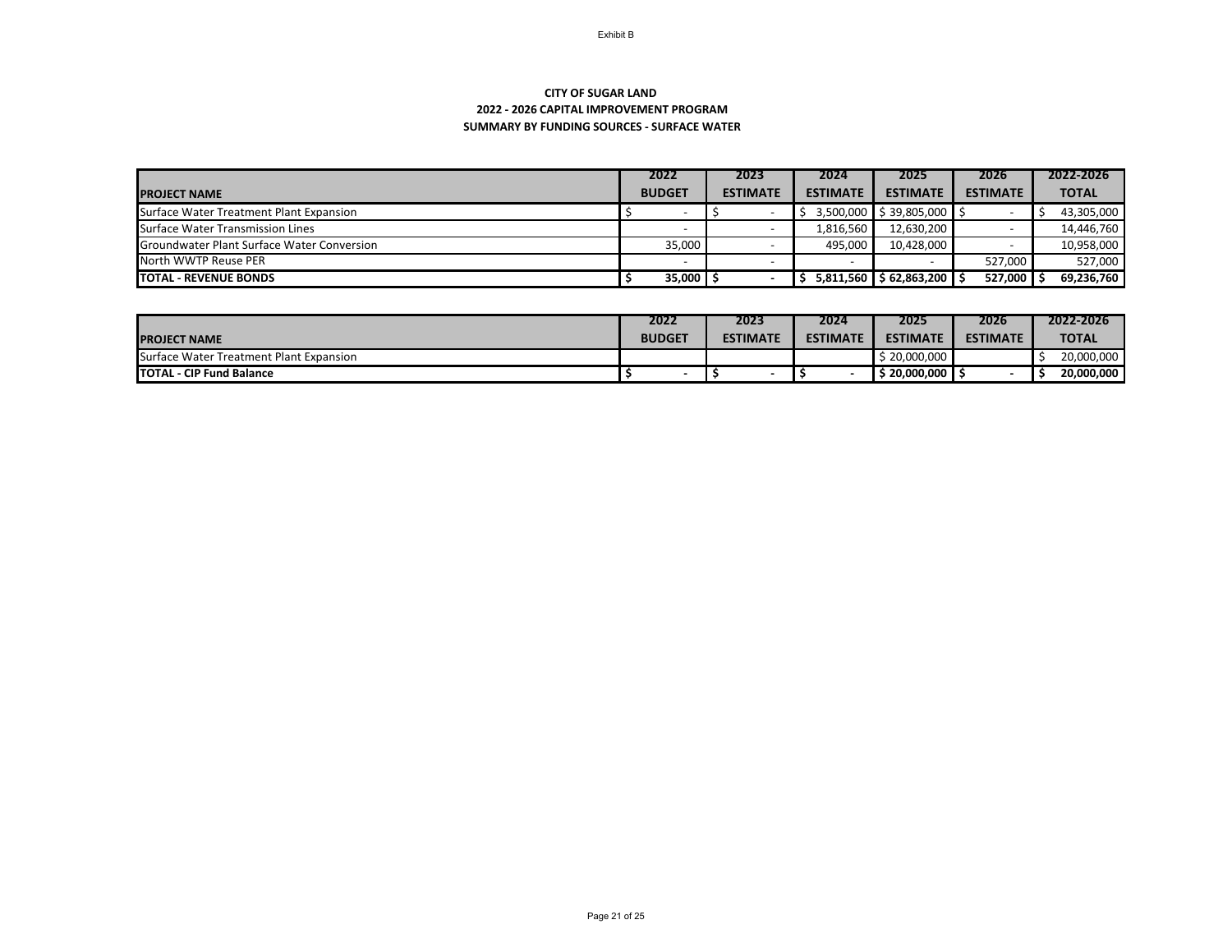## **CITY OF SUGAR LAND 2022 - 2026 CAPITAL IMPROVEMENT PROGRAM WASTEWATER**

| <b>PROJECT</b> |                                                                  | <b>PRIOR</b>   | 2022             | 2023            | 2024                     | 2025                                  | 2026                     | 2022-2026        |
|----------------|------------------------------------------------------------------|----------------|------------------|-----------------|--------------------------|---------------------------------------|--------------------------|------------------|
| NO.            | <b>PROJECT NAME</b>                                              | <b>FUNDING</b> | <b>BUDGET</b>    | <b>ESTIMATE</b> | <b>ESTIMATE</b>          | <b>ESTIMATE</b>                       | <b>ESTIMATE</b>          | <b>TOTAL</b>     |
|                | <b>CWW2001</b> Collection System (Project E)                     | 1,008,000      | 4,400,000<br>-\$ |                 |                          | S                                     | $\overline{\phantom{0}}$ | 4,400,000<br>\$  |
|                | <b>CWW2002</b> Lift Station Rehabilitation                       | 3,240,000      |                  |                 | $\overline{\phantom{a}}$ |                                       |                          |                  |
|                | CWW2003 Wastewater Treatment Plants Improvements (North Plant)   | 1,450,000      |                  |                 | $\overline{\phantom{0}}$ |                                       | $\overline{\phantom{a}}$ |                  |
|                | CWW2101 Lift Station No. 60, 52, and 48 Capacity Analysis        | 75,000         | 250,000          |                 |                          |                                       | $\overline{\phantom{a}}$ | 250,000          |
|                | CWW2102 SWWTP Odor Control Study and PER                         | 125,000        |                  |                 | $\overline{\phantom{a}}$ |                                       | $\overline{\phantom{a}}$ |                  |
|                | CWW2104 Lift Station Rehabilitation                              | 1,350,000      |                  |                 | $\overline{\phantom{0}}$ |                                       |                          |                  |
|                | CWW2201 Citywide WW Generator Assessment                         |                | 150,000          |                 | $\overline{\phantom{0}}$ |                                       |                          | 150,000          |
|                | CWW2202 Lift Station Rehabilitation                              |                | 1,620,000        |                 | $\overline{\phantom{0}}$ |                                       | $\overline{\phantom{0}}$ | 1,620,000        |
|                | <b>CWW2203</b> Wastewater Treatment Plants Improvements          |                | 3,500,000        |                 | $\overline{\phantom{a}}$ |                                       |                          | 3,500,000        |
|                | CWW2204 West WWTP Expansion Study                                |                | 100,000          |                 | $\overline{\phantom{a}}$ | $\overline{\phantom{a}}$              |                          | 100,000          |
|                | CWW2301 Lift Station 48 (MUD 136 Reg. LS#1)                      |                |                  | 1,800,000       |                          |                                       |                          | 1,800,000        |
|                | <b>CWW2302 Lift Station Rehabilitation</b>                       |                |                  | 1,620,000       | 1,620,000                | 1,620,000                             | 1,620,000                | 6,480,000        |
|                | <b>CWW2303</b> Wastewater Treatment Plants Improvements          |                |                  | 1,500,000       | 1,500,000                | 1,500,000                             | 1,500,000                | 6,000,000        |
|                | CWW2304 Collection System Rehabilitation Program                 |                |                  | 300,000         | 2,800,000                | 300,000                               | 2,800,000                | 6,200,000        |
|                | CWW2305 North WWTP Improvements                                  |                |                  | 800,000         | $\overline{\phantom{a}}$ |                                       |                          | 800,000          |
|                | CWW2306 Regional WW Siting and Distribution Plan                 |                |                  | 225,000         | $\overline{\phantom{a}}$ |                                       |                          | 225,000          |
|                | CWW2307 Flow Monitoring and WW Modeling Study                    |                |                  | 600,000         | $\overline{\phantom{a}}$ |                                       |                          | 600,000          |
|                | CWW2308 Evaluation of Greatwood WWTP Rehabilitation Alternatives |                |                  | 100,000         | $\overline{\phantom{a}}$ |                                       |                          | 100,000          |
|                | <b>TOTAL FUNDING</b>                                             | 7,248,000      | 10,020,000<br>-Ş | 6,945,000       | \$                       | $5,920,000$ \$ 3,420,000 \$ 5,920,000 |                          | 32,225,000<br>\$ |

|                         | <b>PRIOR</b>             | 2022                     | 2023                     |                 | 2025            | 2026            | 2022-2026    |  |
|-------------------------|--------------------------|--------------------------|--------------------------|-----------------|-----------------|-----------------|--------------|--|
| <b>SOURCE OF FUNDS</b>  | <b>FUNDING</b>           | <b>BUDGET</b>            | <b>ESTIMATE</b>          | <b>ESTIMATE</b> | <b>ESTIMATE</b> | <b>ESTIMATE</b> | <b>TOTAL</b> |  |
| <b>General Revenue</b>  | $\overline{\phantom{0}}$ |                          |                          |                 |                 |                 |              |  |
| CO's                    |                          |                          |                          |                 |                 |                 |              |  |
| <b>SLDC</b>             |                          |                          |                          |                 |                 |                 |              |  |
| SL4B                    |                          |                          |                          |                 |                 |                 |              |  |
| <b>CIP Fund Balance</b> |                          |                          | $\overline{\phantom{0}}$ |                 |                 |                 |              |  |
| <b>Revenue Bonds</b>    | 5,248,000                | 9,020,000                | 5,945,000                | 4,920,000       | 2,420,000       | 4,920,000       | 27,225,000   |  |
| <b>System Revenues</b>  | 2,000,000                | 1,000,000                | 1,000,000                | 1,000,000       | 1,000,000       | 1,000,000       | 5,000,000    |  |
| Other Funding           | -                        | $\overline{\phantom{0}}$ | $\overline{\phantom{0}}$ |                 |                 |                 |              |  |
| <b>TOTAL</b>            | 7,248,000                | 10,020,000               | 6,945,000                | 5,920,000       | 3,420,000       | 5,920,000       | 32,225,000   |  |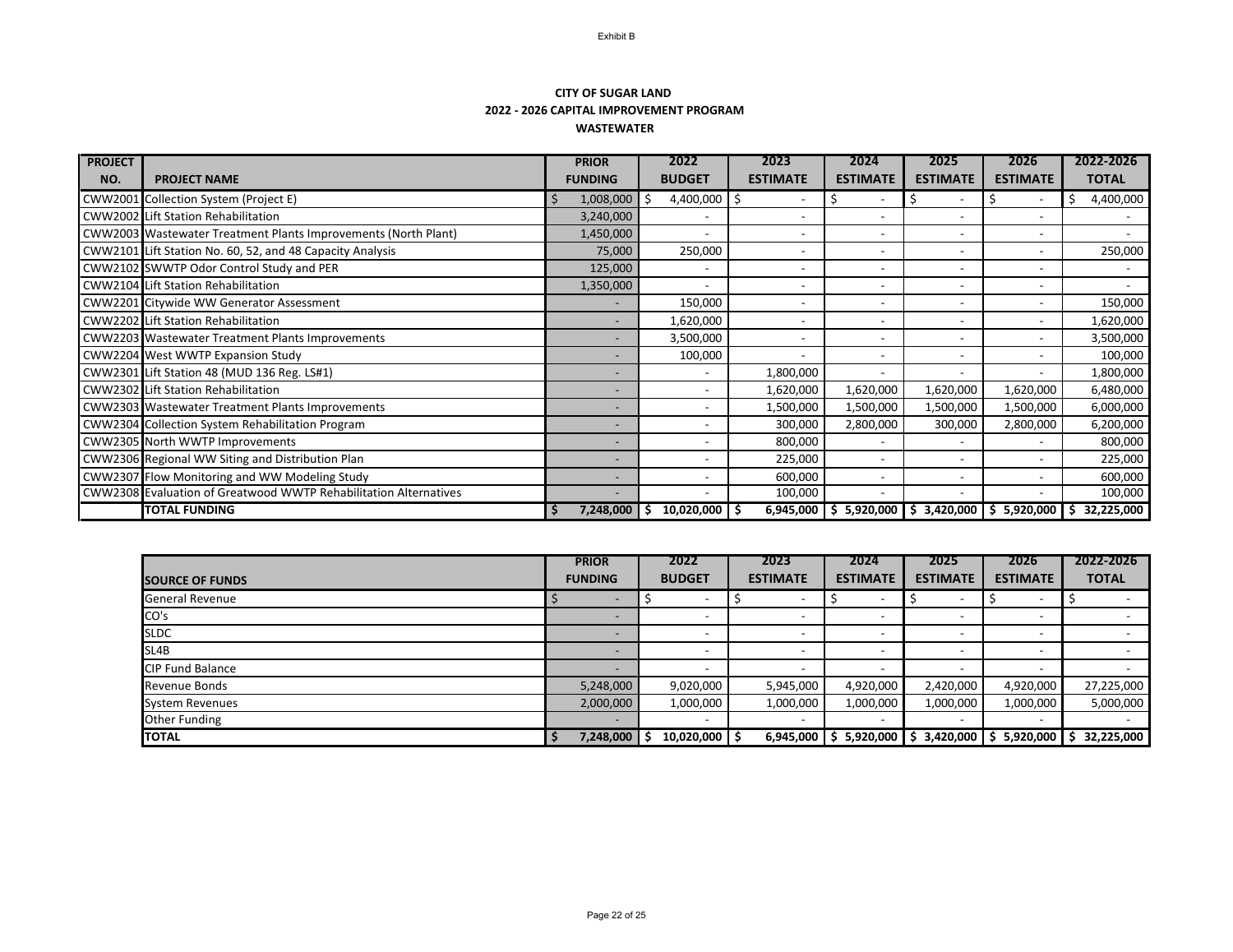## **SUMMARY BY FUNDING SOURCES - WASTEWATER CITY OF SUGAR LAND 2022 - 2026 CAPITAL IMPROVEMENT PROGRAM**

|                                                                 | 2022            | 2023                     | 2024                     | 2025                                                |                 | 2022-2026    |  |
|-----------------------------------------------------------------|-----------------|--------------------------|--------------------------|-----------------------------------------------------|-----------------|--------------|--|
| <b>PROJECT NAME</b>                                             | <b>BUDGET</b>   | <b>ESTIMATE</b>          | <b>ESTIMATE</b>          | <b>ESTIMATE</b>                                     | <b>ESTIMATE</b> | <b>TOTAL</b> |  |
| Collection System (Project E)                                   | 4,400,000       |                          |                          |                                                     |                 | 4,400,000    |  |
| Lift Station No. 60, 52, and 48 Capacity Analysis               | 250,000         |                          |                          |                                                     |                 | 250,000      |  |
| Citywide WW Generator Assessment                                | 150,000         |                          |                          |                                                     |                 | 150,000      |  |
| Lift Station Rehabilitation                                     | 620,000         | $\overline{\phantom{0}}$ | $\overline{\phantom{0}}$ |                                                     |                 | 620,000      |  |
| <b>Wastewater Treatment Plants Improvements</b>                 | 3,500,000       |                          |                          |                                                     |                 | 3,500,000    |  |
| <b>West WWTP Expansion Study</b>                                | 100,000         |                          |                          |                                                     |                 | 100,000      |  |
| Lift Station 48 (MUD 136 Reg. LS#1)                             |                 | 1,800,000                |                          |                                                     |                 | 1,800,000    |  |
| Lift Station Rehabilitation                                     |                 | 620,000                  | 620,000                  | 620,000                                             | 620,000         | 2,480,000    |  |
| <b>Wastewater Treatment Plants Improvements</b>                 |                 | 1,500,000                | 1,500,000                | 1,500,000                                           | 1,500,000       | 6,000,000    |  |
| <b>Collection System Rehabilitation Program</b>                 |                 | 300,000                  | 2,800,000                | 300,000                                             | 2,800,000       | 6,200,000    |  |
| North WWTP Improvements                                         |                 | 800,000                  |                          |                                                     |                 | 800,000      |  |
| Regional WW Siting and Distribution Plan                        |                 | 225,000                  |                          |                                                     |                 | 225,000      |  |
| Flow Monitoring and WW Modeling Study                           |                 | 600,000                  |                          |                                                     |                 | 600,000      |  |
| <b>Evaluation of Greatwood WWTP Rehabilitation Alternatives</b> |                 | 100,000                  |                          |                                                     |                 | 100,000      |  |
| <b>TOTAL - REVENUE BONDS</b>                                    | 9,020,000<br>-S |                          | $5,945,000$ \$ 4,920,000 | $\frac{1}{2}$ , 2,420,000 $\frac{1}{2}$ , 4,920,000 |                 | 27,225,000   |  |

|                                | 2022 |               | 2023 |                 | 2024 |                 | 2025 |                 | 2026 |                 | 2022-2026 |              |
|--------------------------------|------|---------------|------|-----------------|------|-----------------|------|-----------------|------|-----------------|-----------|--------------|
| <b>IPROJECT NAME</b>           |      | <b>BUDGET</b> |      | <b>ESTIMATE</b> |      | <b>ESTIMATE</b> |      | <b>ESTIMATE</b> |      | <b>ESTIMATE</b> |           | <b>TOTAL</b> |
| Lift Station Rehabilitation    |      | 1,000,000     |      | 1,000,000       |      | 1,000,000       |      | 1,000,000       |      | 1,000,000       |           | 5,000,000    |
| <b>TOTAL - SYSTEM REVENUES</b> |      | 1,000,000     |      | 1,000,000       |      | 1,000,000       |      | 1,000,000       |      | 1,000,000       |           | 5,000,000    |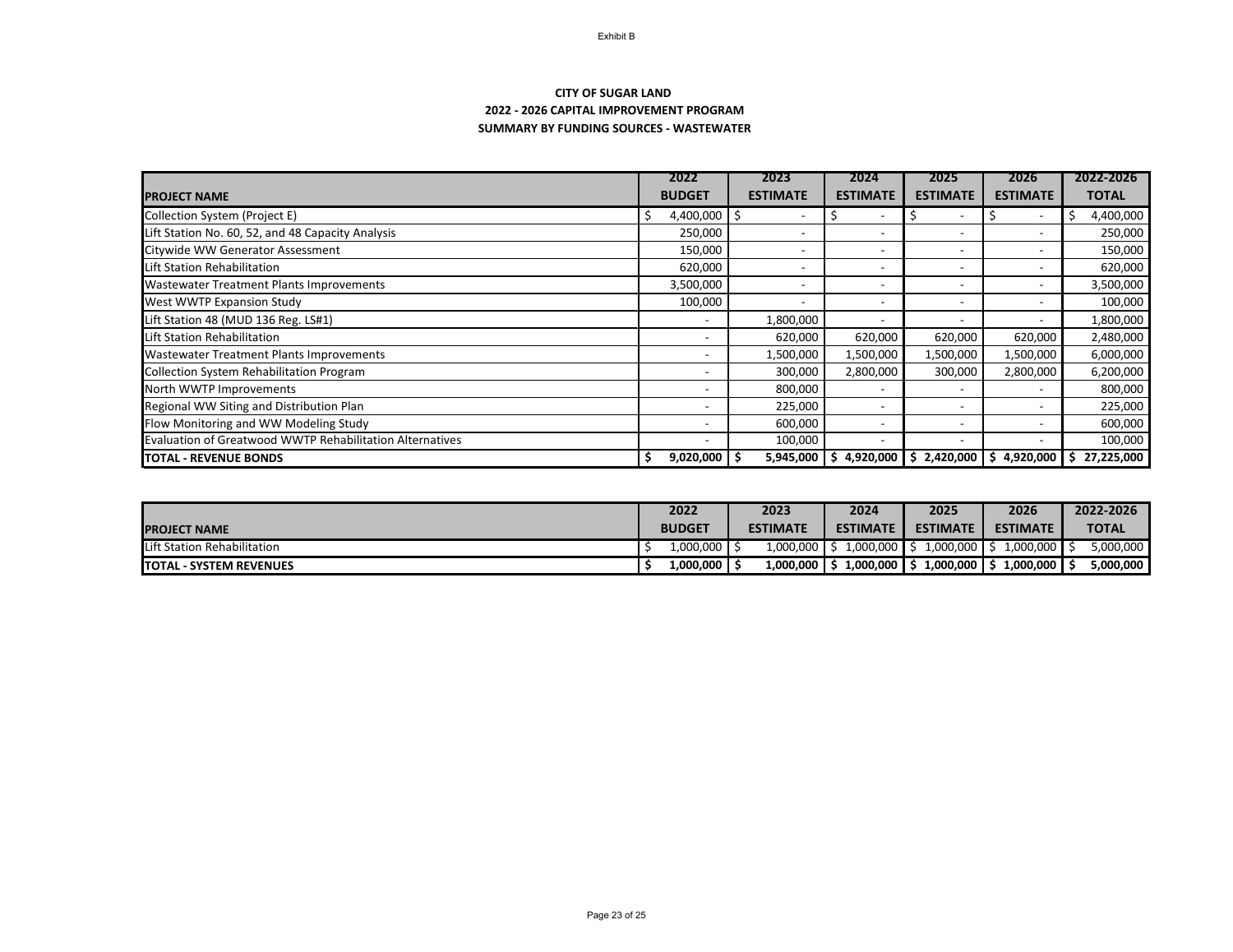## **CITY OF SUGAR LAND 2022 - 2026 CAPITAL IMPROVEMENT PROGRAM WATER**

| <b>PROJECT</b> |                                                                        | <b>PRIOR</b>   | 2022                     | 2023                     | 2024                     | 2025            | 2026                     | 2022-2026                                                          |
|----------------|------------------------------------------------------------------------|----------------|--------------------------|--------------------------|--------------------------|-----------------|--------------------------|--------------------------------------------------------------------|
| NO.            | <b>PROJECT NAME</b>                                                    | <b>FUNDING</b> | <b>BUDGET</b>            | <b>ESTIMATE</b>          | <b>ESTIMATE</b>          | <b>ESTIMATE</b> | <b>ESTIMATE</b>          | <b>TOTAL</b>                                                       |
|                | CWA1801 Distribution System Water Main Rehabilitation Program          | 2,535,000      | \$                       | Ś                        |                          | \$              |                          |                                                                    |
|                | <b>CWA2002</b> Distribution System Water Main Rehabilitation Program   | 3,150,000      |                          |                          |                          |                 |                          |                                                                    |
|                | <b>CWA2003</b> Ground Storage Tank Rehabilitation                      | 2,400,000      | $\overline{\phantom{0}}$ | $\overline{\phantom{a}}$ | $\overline{\phantom{a}}$ |                 | $\blacksquare$           |                                                                    |
|                | <b>CWA2004</b> Ground Water Plant Rehabilitation                       | 3,260,000      | -                        | $\overline{\phantom{a}}$ | $\overline{\phantom{a}}$ |                 | $\blacksquare$           |                                                                    |
|                | CWA2005 SCADA Improvements                                             | 228,000        |                          | $\overline{\phantom{a}}$ | $\overline{\phantom{a}}$ |                 | $\blacksquare$           |                                                                    |
|                | CWA2201 Ground Storage Tank Rehabilitation                             |                | 1,200,000                | $\overline{\phantom{0}}$ | $\overline{\phantom{a}}$ |                 |                          | 1,200,000                                                          |
|                | <b>CWA2202</b> Distribution System Water Main Rehabilitation Program   |                | 300,000                  |                          | $\overline{\phantom{a}}$ |                 |                          | 300,000                                                            |
|                | <b>CWA2203 SCADA Improvements</b>                                      |                | 228,000                  |                          | $\overline{\phantom{0}}$ |                 |                          | 228,000                                                            |
|                | <b>CWA2204 Citywide WA Generator Assessment</b>                        |                | 150,000                  | $\overline{\phantom{0}}$ | $\overline{\phantom{a}}$ |                 |                          | 150,000                                                            |
|                | <b>CWA2205</b> Main System Water Modeling and Capacity Recommendations |                | 240,000                  | $\overline{\phantom{a}}$ | $\overline{\phantom{0}}$ |                 | $\overline{\phantom{a}}$ | 240,000                                                            |
|                | <b>CWA2206</b> Utilities Costs for Soldiers Field Project              |                | 600,000                  | $\overline{\phantom{a}}$ | $\overline{\phantom{a}}$ |                 | $\overline{\phantom{a}}$ | 600,000                                                            |
|                | <b>CWA2207</b> Utilities Costs for Ransom Road Project                 |                | 500,000                  | $\overline{\phantom{a}}$ | $\overline{\phantom{a}}$ |                 | $\overline{\phantom{a}}$ | 500,000                                                            |
|                | <b>CWA2208</b> Well Rehabilitation                                     |                | 1,870,000                | $\overline{\phantom{0}}$ | $\overline{\phantom{a}}$ |                 | $\overline{a}$           | 1,870,000                                                          |
|                | <b>CWA2209</b> Ground Water Plant Rehabilitation                       |                | 1,100,000                | $\overline{\phantom{a}}$ | $\overline{\phantom{a}}$ |                 |                          | 1,100,000                                                          |
|                | CWA2210 Advanced Metering Infrastructure (AMI)                         | 1,710,700      | 9,656,400                |                          |                          |                 |                          | 9,656,400                                                          |
|                | <b>CWA2301</b> Distribution System Water Main Rehabilitation Program   |                |                          | 2,800,000                | 300,000                  | 2,800,000       | 300,000                  | 6,200,000                                                          |
|                | CWA2302 Ground Storage Tank Rehabilitation                             |                |                          | 1,200,000                | 1,200,000                | 1,200,000       | 1,200,000                | 4,800,000                                                          |
|                | CWA2303 SCADA Improvements                                             |                |                          | 304,000                  | 380,000                  | 380,000         | 380,000                  | 1,444,000                                                          |
|                | <b>CWA2304</b> Ground Water Plant Rehabilitation                       |                |                          | 2,160,000                | 1,100,000                | 2,160,000       | 1,100,000                | 6,520,000                                                          |
|                | <b>CWA2305</b> Well Rehabilitation                                     |                |                          | 1,870,000                | 1,870,000                | 1,870,000       | 1,870,000                | 7,480,000                                                          |
|                | CWA2306 Regional W Facility Siting and Conveyance Study                |                |                          | 185,000                  |                          |                 |                          | 185,000                                                            |
|                | <b>TOTAL FUNDING</b>                                                   | \$             | 13,283,700 \$ 15,844,400 |                          |                          |                 |                          | 8,519,000   \$4,850,000   \$8,410,000   \$4,850,000   \$42,473,400 |

|                         | <b>PRIOR</b>   | 2022<br>2023             |                          | 2024<br>2025             |                          | 2026                     | 2022-2026    |  |
|-------------------------|----------------|--------------------------|--------------------------|--------------------------|--------------------------|--------------------------|--------------|--|
| <b>SOURCE OF FUNDS</b>  | <b>FUNDING</b> | <b>BUDGET</b>            | <b>ESTIMATE</b>          | <b>ESTIMATE</b>          | <b>ESTIMATE</b>          | <b>ESTIMATE</b>          | <b>TOTAL</b> |  |
| <b>General Revenue</b>  |                | $\overline{\phantom{0}}$ | $\sim$                   | $\overline{\phantom{0}}$ |                          |                          |              |  |
| CO's                    |                | $\overline{\phantom{a}}$ | $\overline{\phantom{0}}$ | $\overline{\phantom{0}}$ | $\overline{\phantom{0}}$ | $\overline{\phantom{0}}$ |              |  |
| <b>SLDC</b>             |                | $\overline{\phantom{a}}$ |                          | $\overline{\phantom{0}}$ |                          |                          |              |  |
| SL4B                    |                | $\overline{\phantom{a}}$ |                          | $\overline{\phantom{0}}$ |                          |                          |              |  |
| <b>CIP Fund Balance</b> | 235,000        |                          |                          | $\overline{\phantom{0}}$ |                          |                          |              |  |
| <b>Revenue Bonds</b>    | 13,048,700     | 14,844,400               | 7,519,000                | 3,850,000                | 7,410,000                | 3,850,000                | 37,473,400   |  |
| <b>System Revenues</b>  |                | 1,000,000                | 1,000,000                | 1,000,000                | 1,000,000                | 1,000,000                | 5,000,000    |  |
| Other Funding           |                | $\overline{\phantom{0}}$ | $\overline{\phantom{0}}$ | $\overline{\phantom{0}}$ | $\overline{\phantom{0}}$ |                          |              |  |
| <b>TOTAL</b>            | 13,283,700     | 15,844,400               | $8,519,000$ \$           | 4,850,000                | 8,410,000<br>S.          | 4,850,000                | \$42,473,400 |  |